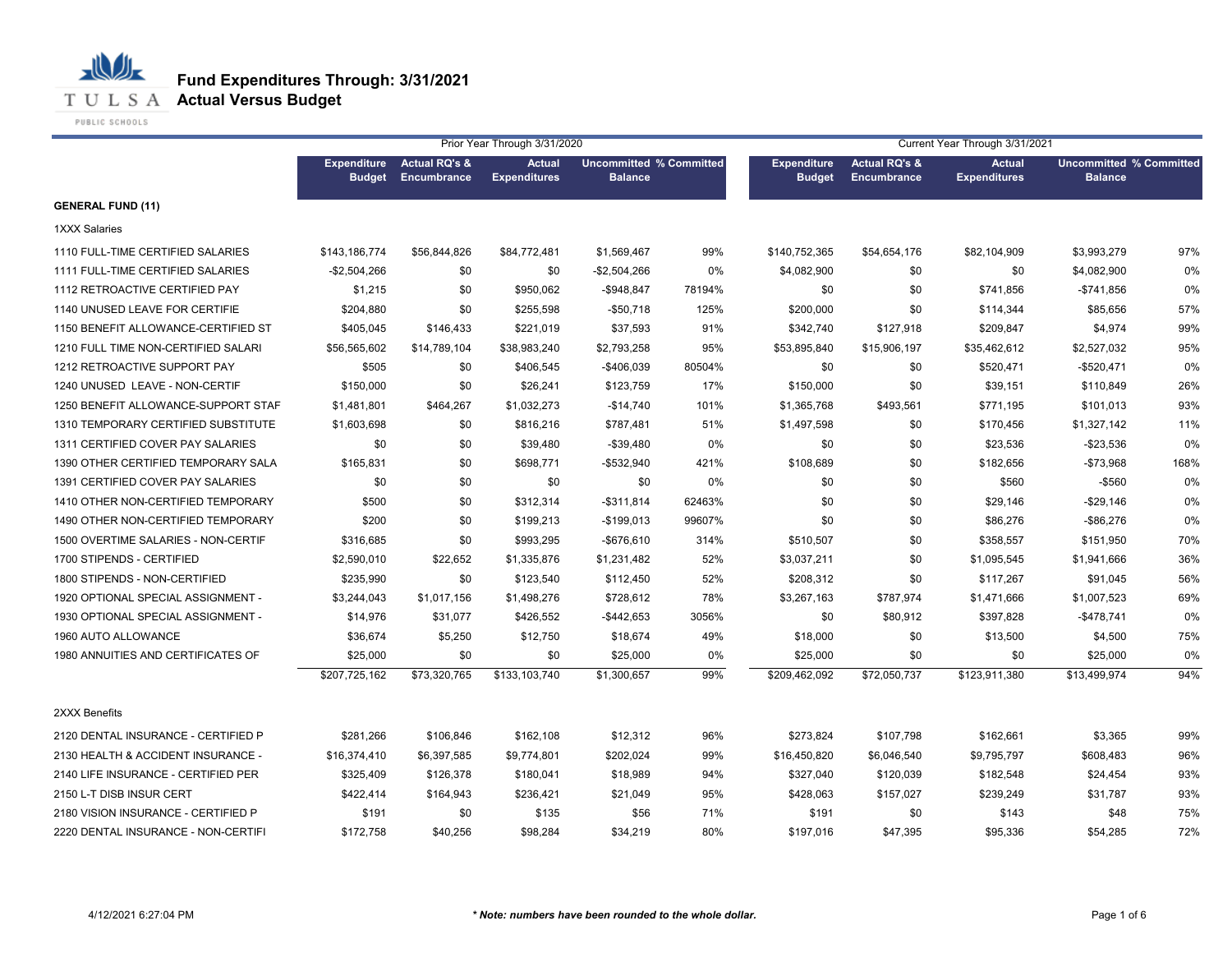**Fund Expenditures Through: 3/31/2021**

**T U L S A Actual Versus Budget** 

PUBLIC SCHOOLS

|                                                  | Prior Year Through 3/31/2020<br>Current Year Through 3/31/2021<br><b>Uncommitted % Committed</b> |                                         |                                      |                |      |                                     |                                                |                                      |                                                  |      |
|--------------------------------------------------|--------------------------------------------------------------------------------------------------|-----------------------------------------|--------------------------------------|----------------|------|-------------------------------------|------------------------------------------------|--------------------------------------|--------------------------------------------------|------|
|                                                  | <b>Expenditure</b><br><b>Budget</b>                                                              | <b>Actual RQ's &amp;</b><br>Encumbrance | <b>Actual</b><br><b>Expenditures</b> | <b>Balance</b> |      | <b>Expenditure</b><br><b>Budget</b> | <b>Actual RQ's &amp;</b><br><b>Encumbrance</b> | <b>Actual</b><br><b>Expenditures</b> | <b>Uncommitted % Committed</b><br><b>Balance</b> |      |
| <b>GENERAL FUND (11)</b>                         |                                                                                                  |                                         |                                      |                |      |                                     |                                                |                                      |                                                  |      |
| 2230 HEALTH INSURANCE - NON-CERTIFI              | \$9,664,989                                                                                      | \$2,488,188                             | \$5,951,828                          | \$1,224,973    | 87%  | \$9,323,951                         | \$2,665,878                                    | \$5,823,228                          | \$834,845                                        | 91%  |
| 2240 LIFE INSURANCE - NON-CERTIFIED              | \$126,925                                                                                        | \$30,661                                | \$75,482                             | \$20,783       | 84%  | \$135,149                           | \$34,423                                       | \$74,131                             | \$26,595                                         | 80%  |
| 2250 L-T DISB INSUR                              | \$161,534                                                                                        | \$39,963                                | \$98,425                             | \$23,146       | 86%  | \$175,491                           | \$44,869                                       | \$96,473                             | \$34,148                                         | 81%  |
| 2310 FICA - EMPLOYER'S CONTRIBUTION              | \$9,298,643                                                                                      | \$3,249,277                             | \$5,340,616                          | \$708,750      | 92%  | \$8,567,553                         | \$3,416,750                                    | \$5,126,787                          | \$24,016                                         | 100% |
| 2320 MEDICARE - EMPLOYER'S CONTRIBU              | \$2,014,262                                                                                      | \$757,089                               | \$1,262,929                          | $-$5,757$      | 100% | \$2,008,536                         | \$792,082                                      | \$1,207,498                          | \$8,956                                          | 100% |
| 2410 FICA - EMPLOYER'S CONTRIBUTION              | \$3,453,844                                                                                      | \$860,424                               | \$2,531,049                          | \$62,371       | 98%  | \$3,772,757                         | \$971,379                                      | \$2,252,605                          | \$548,774                                        | 85%  |
| 2420 MEDICARE - EMPLOYER'S CONTRIBU              | \$800,994                                                                                        | \$200,434                               | \$598,827                            | \$1,732        | 100% | \$868,954                           | \$223,340                                      | \$536,887                            | \$108,727                                        | 87%  |
| 2510 DISTRICT PAID RETIREMENT                    | \$1,079,524                                                                                      | \$345,964                               | \$812,937                            | $-$79,377$     | 107% | \$1,169,648                         | \$290,744                                      | \$845,273                            | \$33,632                                         | 97%  |
| 2520 RETIREMENT - FEDERAL MATCHING               | \$1,031,997                                                                                      | \$0                                     | \$681,187                            | \$350,810      | 66%  | \$824,761                           | \$0                                            | \$650,509                            | \$174,252                                        | 79%  |
| 2530 RETIREMENT - EMPLOYER'S CONTRI              | \$14,880,098                                                                                     | \$5,374,994                             | \$8,827,243                          | \$677,861      | 95%  | \$14,632,320                        | \$5,358,434                                    | \$8,450,685                          | \$823,202                                        | 94%  |
| 2610 RETIREMENT - DISTRICT PAID NON              | \$196,586                                                                                        | \$12,644                                | \$131,905                            | \$52,038       | 74%  | \$194,929                           | \$14,680                                       | \$151,314                            | \$28,936                                         | 85%  |
| 2620 RETIREMENT - FEDERAL MATCHING               | \$163,857                                                                                        | \$0                                     | \$131,784                            | \$32,073       | 80%  | \$189,770                           | \$0                                            | \$129,329                            | \$60,441                                         | 68%  |
| 2630 RETIREMENT - EMPLOYER'S CONTRI              | \$2,396,724                                                                                      | \$620,162                               | \$1,682,081                          | \$94,482       | 96%  | \$2,489,590                         | \$653,654                                      | \$1,613,094                          | \$222,843                                        | 91%  |
| 2710 UNEMPLOYMENT COMPENSATION - CE              | \$300,000                                                                                        | \$0                                     | \$64,974                             | \$235,026      | 22%  | \$600,000                           | \$0                                            | \$888,407                            | $-$288,407$                                      | 148% |
| 2810 UNEMPLOYMENT COMPENSATION - NO              | \$100,000                                                                                        | \$0                                     | \$58,762                             | \$41,238       | 59%  | \$300,000                           | \$0                                            | \$109,091                            | \$190,909                                        | 36%  |
|                                                  | \$63,246,424                                                                                     | \$20,815,809                            | \$38,701,818                         | \$3,728,797    | 94%  | \$62,930,366                        | \$20,945,034                                   | \$38,431,044                         | \$3,554,288                                      | 94%  |
| 3XXX Purchased Professional & Technical Services |                                                                                                  |                                         |                                      |                |      |                                     |                                                |                                      |                                                  |      |
| 3100 OFFICIAL/ADMINISTRATIVE SERVIC              | \$616,161                                                                                        | \$154,107                               | \$327,721                            | \$134,333      | 78%  | \$277,469                           | \$154,886                                      | \$112,054                            | \$10,529                                         | 96%  |
| 3200 PROFESSIONAL-EDUCATION SERVICE              | \$10,172,611                                                                                     | \$2,557,237                             | \$5,765,557                          | \$1,849,817    | 82%  | \$5,273,212                         | \$2,278,931                                    | \$4,598,093                          | $-$1,603,813$                                    | 130% |
| 3220 INSTRUCTIONAL SERVICES                      | \$5,000                                                                                          | \$0                                     | \$5,000                              | \$0            | 100% | \$0                                 | \$0                                            | \$0                                  | \$0                                              | 0%   |
| 3310 ACCOUNTING SERVICES                         | \$159,000                                                                                        | \$27,500                                | \$0                                  | \$131,500      | 17%  | \$174,000                           | \$27,500                                       | \$0                                  | \$146,500                                        | 16%  |
| 3360 MEDICAL SERVICES                            | \$429,998                                                                                        | \$103,028                               | \$60,512                             | \$266,458      | 38%  | \$413,968                           | \$82,231                                       | \$29,470                             | \$302,268                                        | 27%  |
| 3370 OTHER PROFESSIONAL SERVICES                 | \$717,176                                                                                        | \$207,354                               | \$341,404                            | \$168,418      | 77%  | \$1,188,556                         | \$364,833                                      | \$389,640                            | \$434,084                                        | 63%  |
| 3420 DATA PROCESSING SERVICES                    | \$17,000                                                                                         | \$10,495                                | \$6,505                              | \$0            | 100% | \$15,000                            | \$8,573                                        | \$6,427                              | \$0                                              | 100% |
| 3430 OFFICIALS                                   | \$124,140                                                                                        | \$10,495                                | \$102,172                            | \$11,473       | 91%  | \$136,740                           | \$5,878                                        | \$90,988                             | \$39,874                                         | 71%  |
| 3440 SECURITY SERVICES                           | \$41,515                                                                                         | \$0                                     | \$0                                  | \$41,515       | 0%   | \$41,165                            | \$0                                            | \$0                                  | \$41,165                                         | 0%   |
| 3460 OTHER TECHNICAL SERVICES                    | \$646,644                                                                                        | \$190,918                               | \$292,456                            | \$163,270      | 75%  | \$683,922                           | \$168,263                                      | \$316,926                            | \$198,734                                        | 71%  |
| 3510 CIVIL LITIGATION-PLAINTIFF                  | \$8,000                                                                                          | \$126                                   | \$71,574                             | $-$63,700$     | 896% | \$8,000                             | \$6,000                                        | \$0                                  | \$2,000                                          | 75%  |
| 3520 CIVIL LITIGATION-DEFENDANT                  | \$12,000                                                                                         | \$9,419                                 | \$13,081                             | $-$10,500$     | 188% | \$12,000                            | \$22,298                                       | \$203                                | $-$10,500$                                       | 188% |
| 3530 CONTRACT SVCS: DRAFT & REVIEW               | \$64,313                                                                                         | \$5,870                                 | \$130                                | \$58,313       | 9%   | \$64,313                            | \$5,304                                        | \$697                                | \$58,313                                         | 9%   |
| 3540 LEGAL-BOARD REPRESENTATION                  | \$19,000                                                                                         | \$9,832                                 | \$21,168                             | $-$12,000$     | 163% | \$19,000                            | \$20,564                                       | \$10,436                             | $-$12,000$                                       | 163% |
| 3550 DUE PROCESS                                 | \$21,725                                                                                         | \$23,303                                | \$3,697                              | $-$5,275$      | 124% | \$21,550                            | \$34,442                                       | \$558                                | $-$13,450$                                       | 162% |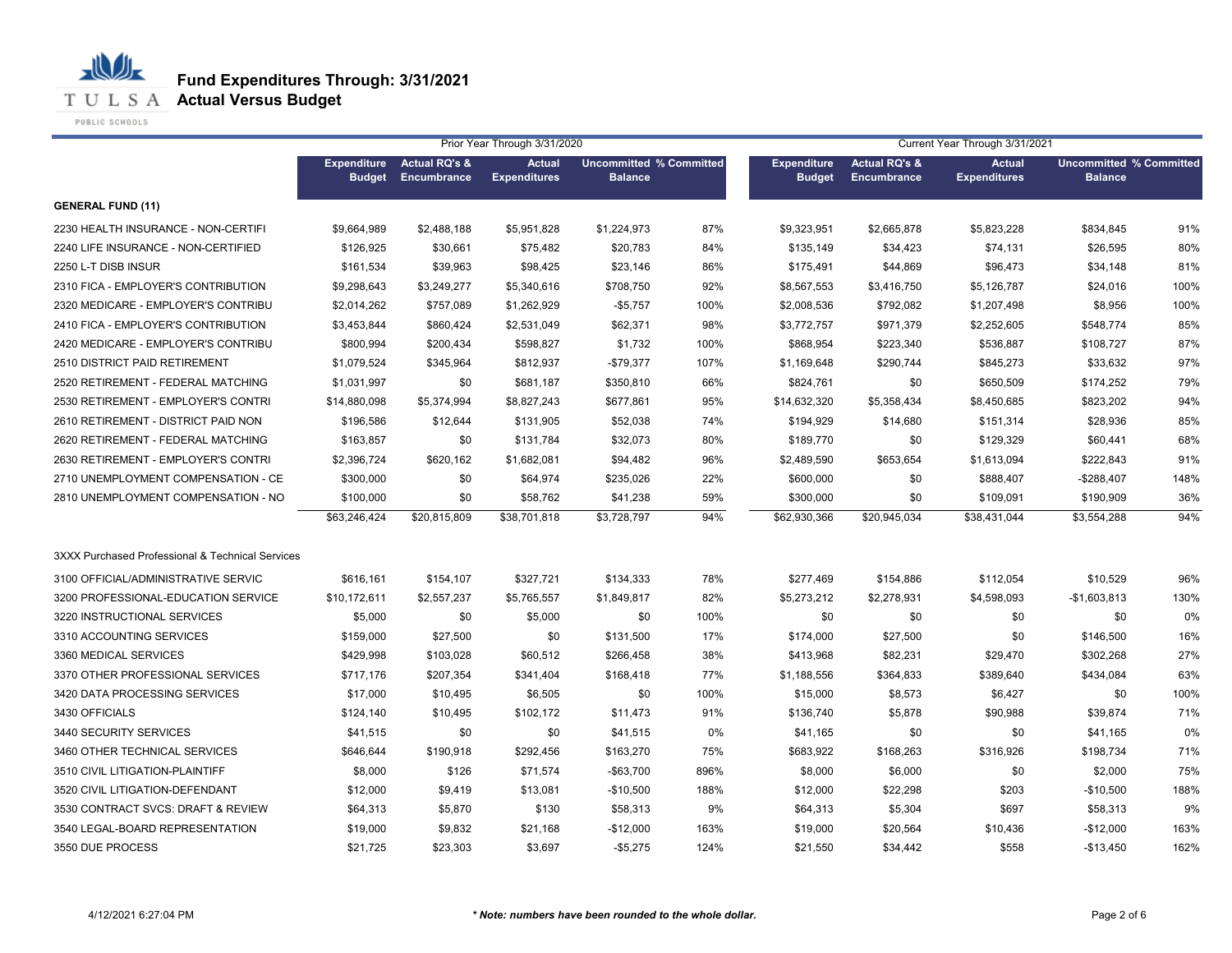## **Fund Expenditures Through: 3/31/2021**

**T U L S A Actual Versus Budget** 

PUBLIC SCHOOLS

|                                         |                                     |                                         | Prior Year Through 3/31/2020         | Current Year Through 3/31/2021 |                                |                                     |                                         |                                      |                                                  |      |
|-----------------------------------------|-------------------------------------|-----------------------------------------|--------------------------------------|--------------------------------|--------------------------------|-------------------------------------|-----------------------------------------|--------------------------------------|--------------------------------------------------|------|
|                                         | <b>Expenditure</b><br><b>Budget</b> | <b>Actual RQ's &amp;</b><br>Encumbrance | <b>Actual</b><br><b>Expenditures</b> | <b>Balance</b>                 | <b>Uncommitted % Committed</b> | <b>Expenditure</b><br><b>Budget</b> | <b>Actual RQ's &amp;</b><br>Encumbrance | <b>Actual</b><br><b>Expenditures</b> | <b>Uncommitted % Committed</b><br><b>Balance</b> |      |
| <b>GENERAL FUND (11)</b>                |                                     |                                         |                                      |                                |                                |                                     |                                         |                                      |                                                  |      |
| 3560 EMPLOYMENT LAW                     | \$71,270                            | \$12,443                                | \$13,357                             | \$45,470                       | 36%                            | \$73,425                            | \$49,099                                | \$5,401                              | \$18,925                                         | 74%  |
| 3570 OTHER LEGAL SERVICES               | \$85,987                            | \$8,867                                 | \$64,133                             | \$12,987                       | 85%                            | \$85,987                            | \$38,823                                | \$57,177                             | $-$10,013$                                       | 112% |
| 3580 LEGAL-GENERAL LEGAL ADVICE         | \$49,000                            | \$0                                     | \$0                                  | \$49,000                       | 0%                             | \$49,000                            | \$0                                     | \$0                                  | \$49,000                                         | 0%   |
| 3590 PROFESSIONAL EMPLOYEE TRAINING     | \$7,400,750                         | \$2,745,252                             | \$2,991,737                          | \$1,663,761                    | 78%                            | \$7,726,389                         | \$2,101,341                             | \$2,741,310                          | \$2,883,737                                      | 63%  |
| 3600 PROFESSIONAL EMPLOYEE TRAINING     | \$67,428                            | \$149,848                               | \$310,565                            | -\$392,986                     | 683%                           | \$0                                 | \$5,000                                 | \$0                                  | $-$5,000$                                        | 0%   |
|                                         | \$20,728,717                        | \$6,226,093                             | \$10,390,770                         | \$4,111,854                    | 80%                            | \$16,263,696                        | \$5,373,964                             | \$8,359,380                          | \$2,530,353                                      | 84%  |
| <b>4XXX Purchased Property Services</b> |                                     |                                         |                                      |                                |                                |                                     |                                         |                                      |                                                  |      |
| 4111 WATER/SEWER SERVICES (NON-EMER     | \$1,615,769                         | \$71,665                                | \$1,344,039                          | \$200,065                      | 88%                            | \$1,615,769                         | \$602,153                               | \$1,013,444                          | \$173                                            | 100% |
| 4200 SODEXO MANAGEMENT FEE              | \$0                                 | \$0                                     | \$0                                  | \$0                            | 0%                             | \$1,140,770                         | \$380,257                               | \$760,513                            | \$0                                              | 100% |
| 4250 LAUNDRY SERVICES                   | \$10,250                            | \$8,023                                 | \$1,977                              | \$250                          | 98%                            | \$10,250                            | \$10,000                                | \$0                                  | \$250                                            | 98%  |
| 4260 LAWN-CARE SERVICES                 | \$26,005                            | \$0                                     | \$0                                  | \$26,005                       | 0%                             | \$29,339                            | \$0                                     | \$0                                  | \$29,339                                         | 0%   |
| 4300 REPAIRS AND MAINTENANCE SERVIC     | \$64,532                            | \$4,934                                 | \$31,155                             | \$28,444                       | 56%                            | \$795                               | \$453                                   | \$342                                | \$0                                              | 100% |
| 4320 COMPUTER SERVICE                   | \$1,025,095                         | \$14,550                                | \$973,217                            | \$37,328                       | 96%                            | \$811,385                           | \$34,743                                | \$765,717                            | \$10,926                                         | 99%  |
| 4340 ELECTRICAL SERVICES                | \$0                                 | \$0                                     | \$0                                  | \$0                            | 0%                             | \$0                                 | \$0                                     | \$1,553                              | $-$1,553$                                        | 0%   |
| 4360 REP/MAINT OFFICE MACHINE SVCS      | \$8,472                             | \$0                                     | \$3,330                              | \$5,142                        | 39%                            | \$8,400                             | \$0                                     | \$3,208                              | \$5,192                                          | 38%  |
| 4380 OTHER BUILDING SERVICES            | \$720                               | \$1,170                                 | \$0                                  | $-$450$                        | 163%                           | \$6,060                             | \$1,910                                 | \$5,470                              | $-$1,320$                                        | 122% |
| 4390 OTHER EQUIPMENT AND VEHICLE SE     | \$104,559                           | \$26,922                                | \$57,353                             | \$20,284                       | 81%                            | \$148,130                           | \$48,700                                | \$65,645                             | \$33,786                                         | 77%  |
| 4392 OTHER EQUIPMENT AND VEHICLE SE     | \$195                               | \$0                                     | \$195                                | \$0                            | 100%                           | \$620                               | \$0                                     | \$0                                  | \$620                                            | 0%   |
| 4400 RENTAL OR LEASE SERVICES           | \$181,678                           | \$185,500                               | \$280                                | $-$4,102$                      | 102%                           | \$180,798                           | \$185,000                               | \$0                                  | $-$4,202$                                        | 102% |
| 4421 TPS TRANSPORTATION                 | \$871,822                           | \$10,053                                | $-$46,482$                           | \$908,251                      | $-4%$                          | \$432,093                           | \$14,338                                | \$0                                  | \$417,755                                        | 3%   |
| 4430 LAND AND BUILDING SERVICES         | \$48,200                            | \$30,000                                | \$0                                  | \$18,200                       | 62%                            | \$65,500                            | \$500                                   | \$184                                | \$64,816                                         | 1%   |
| 4490 OTHER RENTAL OR LEASE SERVICES     | \$500                               | \$0                                     | \$200                                | \$300                          | 40%                            | \$380                               | \$0                                     | \$280                                | \$100                                            | 74%  |
| 4500 CONSTRUCTION SERVICES              | \$14,700                            | \$2,612                                 | \$0                                  | \$12,088                       | 18%                            | \$2,679,856                         | \$177,713                               | \$2,116,020                          | \$386,123                                        | 86%  |
|                                         | \$3,972,498                         | \$355,429                               | \$2,365,264                          | \$1,251,805                    | 68%                            | \$7,130,145                         | \$1,455,765                             | \$4,732,375                          | \$942,004                                        | 87%  |
| 5XXX Other Purchased Services           |                                     |                                         |                                      |                                |                                |                                     |                                         |                                      |                                                  |      |
| 5130 STUDENT TRANSPORTATION SERVICE     | \$34,786                            | \$12,653                                | \$5,345                              | \$16,788                       | 52%                            | \$87,046                            | \$71,880                                | \$2,850                              | \$12,316                                         | 86%  |
| 5150 STUDENT OUT OF DIST TRVL - LOG     | \$3,311                             | \$0                                     | \$9,751                              | $-$6,440$                      | 295%                           | \$2,311                             | \$0                                     | \$0                                  | \$2,311                                          | 0%   |
| 5160 STUDENT OUT OF DIST TRVL -MEAL     | \$3,400                             | \$0                                     | \$90                                 | \$3,310                        | 3%                             | \$2,400                             | \$0                                     | \$0                                  | \$2,400                                          | 0%   |
| 5220 LIABILITY INSURANCE                | \$218,161                           | \$0                                     | \$218,161                            | \$0                            | 100%                           | \$89,610                            | \$0                                     | \$58,980                             | \$30,630                                         | 66%  |
| 5240 VEHICLE INSURANCE-STUDENT TRAN     | \$0                                 | \$0                                     | \$0                                  | \$0                            | 0%                             | \$0                                 | \$0                                     | \$30,630                             | $-$30.630$                                       | 0%   |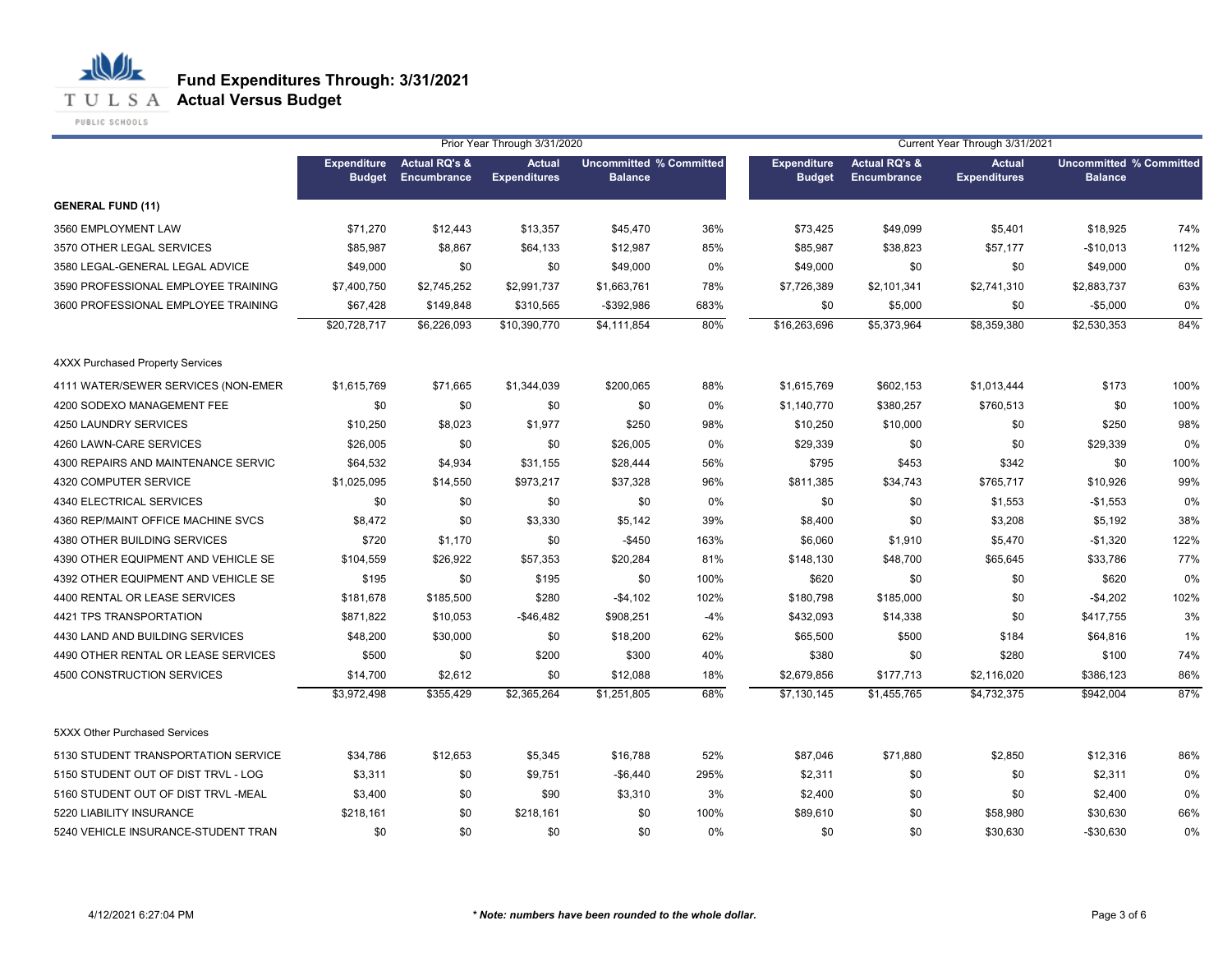**Fund Expenditures Through: 3/31/2021**

**T U L S A Actual Versus Budget** 

PUBLIC SCHOOLS

|                                     |                                     |                                         | Prior Year Through 3/31/2020         |                                                  | Current Year Through 3/31/2021 |                                     |                                         |                                      |                                                  |        |
|-------------------------------------|-------------------------------------|-----------------------------------------|--------------------------------------|--------------------------------------------------|--------------------------------|-------------------------------------|-----------------------------------------|--------------------------------------|--------------------------------------------------|--------|
|                                     | <b>Expenditure</b><br><b>Budget</b> | <b>Actual RQ's &amp;</b><br>Encumbrance | <b>Actual</b><br><b>Expenditures</b> | <b>Uncommitted % Committed</b><br><b>Balance</b> |                                | <b>Expenditure</b><br><b>Budget</b> | <b>Actual RQ's &amp;</b><br>Encumbrance | <b>Actual</b><br><b>Expenditures</b> | <b>Uncommitted % Committed</b><br><b>Balance</b> |        |
| <b>GENERAL FUND (11)</b>            |                                     |                                         |                                      |                                                  |                                |                                     |                                         |                                      |                                                  |        |
| 5250 SURETY BONDS                   | \$19,215                            | \$0                                     | \$19,215                             | \$0                                              | 100%                           | \$20,972                            | \$0                                     | \$20,972                             | \$0                                              | 100%   |
| 5290 OTHER INSURANCE SERVICES       | \$789,308                           | \$30,088                                | \$369,396                            | \$389,825                                        | 51%                            | \$790,108                           | \$31,005                                | \$364,404                            | \$394,700                                        | 50%    |
| 5300 COMMUNICATION SERVICES         | \$47,216                            | \$3,619                                 | \$17,747                             | \$25,850                                         | 45%                            | \$52,483                            | \$3,062                                 | \$17,699                             | \$31,722                                         | 40%    |
| 5310 POSTAGE SERVICES               | \$95,382                            | \$74,654                                | \$11,644                             | \$9,083                                          | 90%                            | \$193,668                           | \$31,924                                | \$102,059                            | \$59,685                                         | 69%    |
| 5315 COURIER SERVICES               | \$4,000                             | \$1,408                                 | \$2,592                              | \$0                                              | 100%                           | \$4,000                             | \$1,070                                 | \$2,930                              | \$0                                              | 100%   |
| 5320 TELEPHONE OR TELEGRAPH SERVICE | \$200,400                           | \$79,564                                | \$120,836                            | \$0                                              | 100%                           | \$206,100                           | \$77,667                                | \$127,333                            | \$1,100                                          | 99%    |
| 5340 MOBILE COMM DEVICES            | \$103,897                           | \$47,387                                | \$56,032                             | \$478                                            | 100%                           | \$1,782,932                         | \$729,409                               | \$1,066,221                          | $-$12,698$                                       | 101%   |
| 5350 IPAD SERVICE AGREEMENT         | \$43,285                            | \$23,788                                | \$19,282                             | \$215                                            | 100%                           | \$34,152                            | \$18,420                                | \$15,403                             | \$329                                            | 99%    |
| 5400 ADVERTISING                    | \$6,395                             | \$3,840                                 | \$2,398                              | \$157                                            | 98%                            | \$4,100                             | \$23,174                                | \$71,634                             | $-$90,708$                                       | 2312%  |
| 5420 PRINTED ADVERTISING            | \$20,018                            | \$15,832                                | \$4,168                              | \$18                                             | 100%                           | \$20,018                            | \$1,895                                 | \$18,105                             | \$18                                             | 100%   |
| 5500 PRINTING AND BINDING           | \$27,343                            | \$14,398                                | \$6,287                              | \$6,658                                          | 76%                            | \$14,356                            | \$187,384                               | \$743,406                            | $-$916,435$                                      | 6484%  |
| 5591 PRINTING IN HOUSE              | \$105,323                           | \$389                                   | \$14,735                             | \$90,199                                         | 14%                            | \$49,944                            | \$985                                   | \$4,041                              | \$44,918                                         | 10%    |
| 5592 PRINTING CLICK CHARGES         | \$695,397                           | \$234,793                               | \$444,070                            | \$16,533                                         | 98%                            | \$581,832                           | \$157,263                               | \$411,726                            | \$12,844                                         | 98%    |
| 5610 TUTITIONS TO OTHER DISTRICTS W | \$10,000                            | \$0                                     | \$0                                  | \$10,000                                         | 0%                             | \$10,000                            | \$0                                     | \$0                                  | \$10,000                                         | 0%     |
| 5810 TRAVEL IN-DISTRICT / MILEAGE   | \$366,803                           | \$0                                     | \$83,913                             | \$282,890                                        | 23%                            | \$324,811                           | \$0                                     | \$8,959                              | \$315,852                                        | 3%     |
| 5820 TRAVEL OUT OF DISTRICT         | \$1,761,943                         | \$261,074                               | \$519,199                            | \$981,669                                        | 44%                            | \$1,011,794                         | \$17,475                                | \$733                                | \$993,586                                        | 2%     |
| 5990 OTHER PURCHASED SERVICES       | \$2,690,746                         | \$1,680,655                             | \$1,612,636                          | -\$602,546                                       | 122%                           | \$2,164,404                         | \$1,277,018                             | \$1,238,814                          | $-$ \$351,428                                    | 116%   |
|                                     | \$7,246,327                         | \$2,484,143                             | \$3,537,497                          | \$1,224,688                                      | 83%                            | \$7,447,041                         | \$2,629,630                             | \$4,306,899                          | \$510,511                                        | 93%    |
| <b>6XXX Supplies and Materials</b>  |                                     |                                         |                                      |                                                  |                                |                                     |                                         |                                      |                                                  |        |
| 6110 PAPER AND COPY SUPPLIES        | \$85,742                            | \$18,563                                | \$53,245                             | \$13,934                                         | 84%                            | \$121,278                           | \$38,448                                | \$49,107                             | \$33,723                                         | 72%    |
| 6111 PAPER AND COPY SUPPLIES-WAREHO | \$489,018                           | \$0                                     | \$118,768                            | \$370,250                                        | 24%                            | \$192,971                           | \$718                                   | \$14,493                             | \$177,759                                        | 8%     |
| 6112 PAPER AND COPY SUPPLIES-ONLINE | \$66,347                            | \$42                                    | \$23,225                             | \$43,080                                         | 35%                            | \$91,245                            | \$3,000                                 | \$19,106                             | \$69,139                                         | 24%    |
| 6119 ONLINE ORDERING ENCUMBRANCE    | -\$200                              | \$186,057                               | \$0                                  | -\$186,257                                       | -93029%                        | \$0                                 | \$266,944                               | \$0                                  | $-$266,944$                                      | 0%     |
| 6120 AUTOMOTIVE/BUS SUPPLIES        | \$852,358                           | \$68,536                                | \$713,388                            | \$70,433                                         | 92%                            | \$31,210                            | \$0                                     | \$0                                  | \$31,210                                         | 0%     |
| 6130 CONSUMABLE TECHNOLOGY SUPPLIES | \$0                                 | \$2,408                                 | \$934                                | $-$ \$3,342                                      | 0%                             | \$0                                 | \$2,000                                 | \$2,589                              | $-$4,589$                                        | 0%     |
| 6140 TESTING SUPPLIES AND MATERIALS | \$209,226                           | \$11,438                                | \$82,572                             | \$115,216                                        | 45%                            | \$205,878                           | \$14,018                                | \$121,589                            | \$70,271                                         | 66%    |
| 6150 FILMS VIDEOS AUDIO TAPES AV SU | \$11,727                            | \$279                                   | \$0                                  | \$11,448                                         | 2%                             | \$11,727                            | \$0                                     | \$2,500                              | \$9,227                                          | 21%    |
| 6160 FIRST AID SUPPLIES             | \$20,532                            | \$768                                   | \$9,453                              | \$10,310                                         | 50%                            | \$4,708,503                         | \$59,495                                | \$525,983                            | \$4,123,025                                      | 12%    |
| 6161 FIRST AID - WAREHOUSE          | \$0                                 | \$0                                     | \$0                                  | \$0                                              | 0%                             | \$1,500                             | \$0                                     | \$196,848                            | $-$195,348$                                      | 13123% |
| 6166 INVENTORY - HEALTH SUPPLIES    | \$12,613                            | \$0                                     | \$10,877                             | \$1,735                                          | 86%                            | \$12,613                            | \$0                                     | \$13,068                             | $-$ \$455                                        | 104%   |
| 6169 INVENTORY - ISSUED             | \$0                                 | \$0                                     | $-$1,105$                            | \$1,105                                          | 0%                             | \$0                                 | \$16                                    | $-$ \$932                            | \$916                                            | 0%     |
| 6170 PAPER PRODUCTS                 | \$0                                 | \$0                                     | \$71                                 | $-$71$                                           | 0%                             | \$0                                 | \$0                                     | \$0                                  | \$0                                              | 0%     |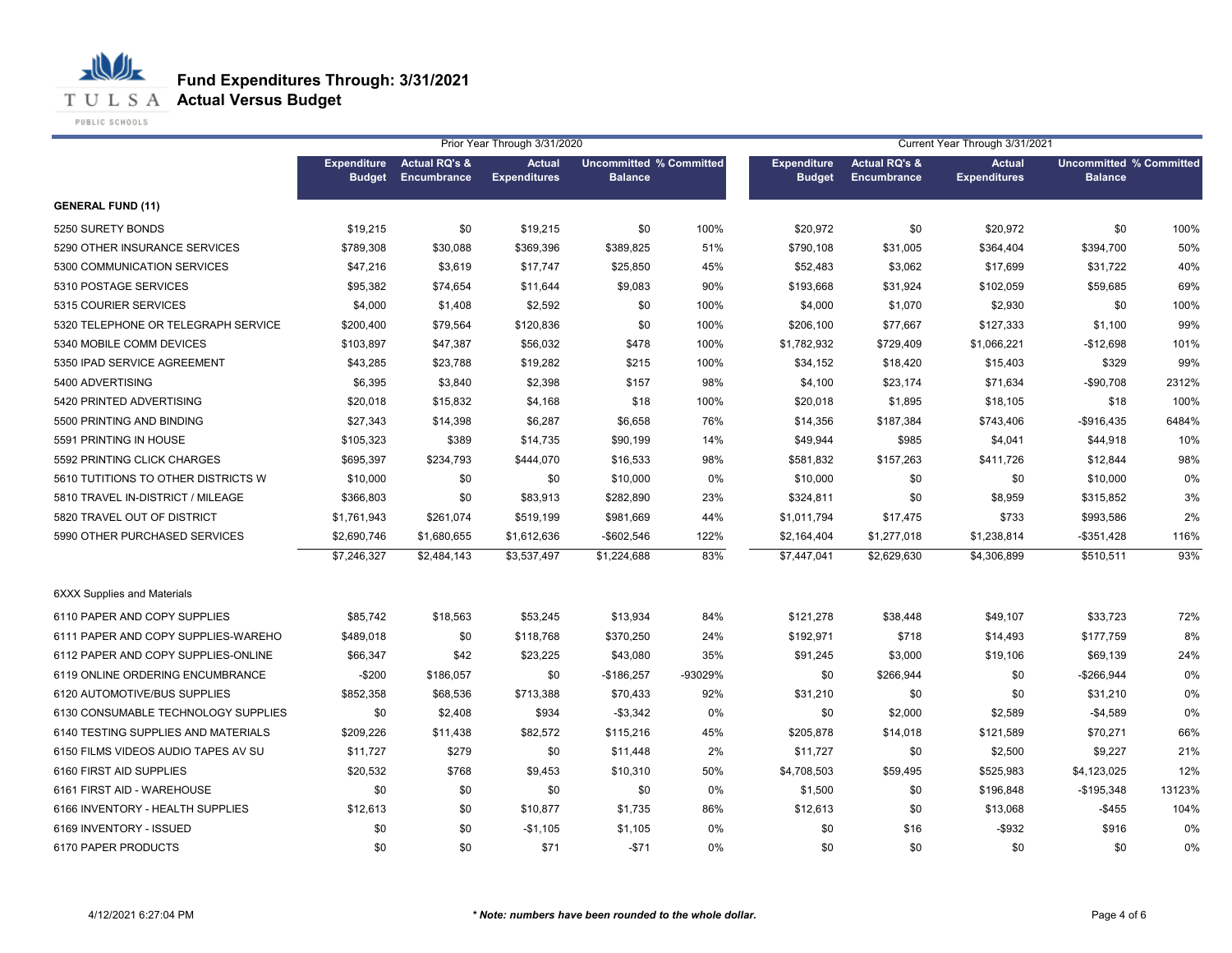

PUBLIC SCHOOLS

|                                     |                                     |                                         | Prior Year Through 3/31/2020         |                |                                |                                     |                                         | Current Year Through 3/31/2021       |                                                  |         |
|-------------------------------------|-------------------------------------|-----------------------------------------|--------------------------------------|----------------|--------------------------------|-------------------------------------|-----------------------------------------|--------------------------------------|--------------------------------------------------|---------|
|                                     | <b>Expenditure</b><br><b>Budget</b> | <b>Actual RQ's &amp;</b><br>Encumbrance | <b>Actual</b><br><b>Expenditures</b> | <b>Balance</b> | <b>Uncommitted % Committed</b> | <b>Expenditure</b><br><b>Budget</b> | <b>Actual RQ's &amp;</b><br>Encumbrance | <b>Actual</b><br><b>Expenditures</b> | <b>Uncommitted % Committed</b><br><b>Balance</b> |         |
| <b>GENERAL FUND (11)</b>            |                                     |                                         |                                      |                |                                |                                     |                                         |                                      |                                                  |         |
| 6180 CLEAN-MAINT SUPPLIES CHEMICALS | \$767,452                           | \$33,267                                | \$320,824                            | \$413,360      | 46%                            | \$766,734                           | \$2,157                                 | \$206,913                            | \$557,665                                        | 27%     |
| 6181 CLEAN-MAINT SUPPLIES CHEMICALS | \$282                               | \$0                                     | \$0                                  | \$282          | 0%                             | \$282                               | \$0                                     | \$0                                  | \$282                                            | 0%      |
| 6190 GENERAL OFFICE SUPPLIES        | \$756,926                           | \$82,481                                | \$128,379                            | \$546,066      | 28%                            | \$956,051                           | \$56,143                                | \$60,477                             | \$839,430                                        | 12%     |
| 6191 GENERAL OFFICE SUPPLIES-WAREHO | \$325,760                           | \$0                                     | \$84,044                             | \$241,717      | 26%                            | \$155,579                           | \$870                                   | \$25,226                             | \$129,483                                        | 17%     |
| 6192 GENERAL OFFICE SUPPLIES-ONLINE | \$318,301                           | \$0                                     | \$73,068                             | \$245,233      | 23%                            | \$291,281                           | \$4,500                                 | \$80,442                             | \$206,339                                        | 29%     |
| 6195 OTHER SUPPLIES AND MATERIALS   | \$250                               | \$0                                     | \$1,633                              | $-$1,383$      | 653%                           | \$162                               | \$0                                     | \$82                                 | \$80                                             | 51%     |
| 6196 INVENTORY - NEW INV SYSTEM     | \$200,000                           | \$87,625                                | \$201,095                            | $-$ \$88,721   | 144%                           | \$200,000                           | \$84,984                                | -\$380,933                           | \$495,949                                        | $-148%$ |
| 6199 INVENTORY ISSUED               | \$0                                 | \$0                                     | $-$547,105$                          | \$547,105      | 0%                             | \$0                                 | \$0                                     | \$172,330                            | -\$172,330                                       | 0%      |
| 6240 ELECTRICITY                    | \$5,024,988                         | \$1,549,358                             | \$3,508,130                          | $-$32,500$     | 101%                           | \$4,869,043                         | \$2,323,950                             | \$2,545,092                          | \$0                                              | 100%    |
| 6250 GASOLINE                       | \$1,003,392                         | \$400,856                               | \$586,758                            | \$15,779       | 98%                            | \$649,792                           | \$609,587                               | \$190,413                            | $-$150,208$                                      | 123%    |
| 6270 NATURAL GAS                    | \$958,185                           | \$458,089                               | \$409,254                            | \$90,842       | 91%                            | \$1,028,185                         | \$244,849                               | \$541,619                            | \$241,717                                        | 76%     |
| 6410 BOOKS                          | \$1,107,112                         | \$249,900                               | \$330,311                            | \$526,900      | 52%                            | \$1,142,812                         | \$295,439                               | \$997,580                            | $-$150,207$                                      | 113%    |
| 6420 PERIODICALS                    | \$16,619                            | \$1,442                                 | \$3,613                              | \$11,564       | 30%                            | \$16,619                            | \$157                                   | \$1,086                              | \$15,376                                         | 7%      |
| 6430 STATE ADOPTED TEXTBOOKS        | \$1,651,010                         | \$0                                     | \$28,270                             | \$1,622,740    | 2%                             | \$1,593,850                         | \$10,620                                | \$448,014                            | \$1,135,216                                      | 29%     |
| 6440 SUPPLEMENTAL TEXTBOOKS (NON-ST | \$26,865                            | \$974                                   | \$17,028                             | \$8,862        | 67%                            | \$79,909                            | \$1,246                                 | \$5,058                              | \$73,605                                         | 8%      |
| 6450 WORKBOOKS                      | \$64,593                            | \$15,914                                | \$11,296                             | \$37,384       | 42%                            | \$39,591                            | \$3,105                                 | \$18,156                             | \$18,330                                         | 54%     |
| 6470 NEWSPAPERS                     | \$249                               | \$0                                     | \$0                                  | \$249          | 0%                             | \$249                               | \$0                                     | \$0                                  | \$249                                            | 0%      |
| 6480 MAGAZINES                      | \$1,404                             | \$0                                     | \$3,113                              | $-$1,709$      | 222%                           | \$1,912                             | \$0                                     | \$4,887                              | $-$2,975$                                        | 256%    |
| 6510 APPLIANCES/FURNITURE/FIXTURES  | \$139,318                           | \$25,604                                | \$40,171                             | \$73,543       | 47%                            | \$214,570                           | \$28,688                                | \$109,721                            | \$76,161                                         | 65%     |
| 6520 AUDIOVISUAL                    | \$2,500                             | \$1,050                                 | \$1,265                              | \$185          | 93%                            | \$2,500                             | \$733                                   | \$0                                  | \$1,767                                          | 29%     |
| 6530 TECHNOLOGY-RELATED EQUIPMENT   | \$3,291,302                         | \$870,387                               | \$1,481,503                          | \$939,412      | 71%                            | \$5,181,076                         | \$877,597                               | \$1,481,519                          | \$2,821,961                                      | 46%     |
| 6531 COMPUTERS                      | \$0                                 | \$0                                     | \$0                                  | \$0            | 0%                             | \$0                                 | \$0                                     | \$562                                | $-$ \$562                                        | 0%      |
| 6540 FURNITURE AND FIXTURES         | \$3,036                             | \$0                                     | \$9,887                              | $-$6,851$      | 326%                           | \$0                                 | \$0                                     | \$0                                  | \$0                                              | 0%      |
| 6550 INSTRUMENTS                    | \$3,850                             | \$3,850                                 | \$0                                  | \$0            | 100%                           | \$0                                 | \$14,538                                | \$4,180                              | $-$18,718$                                       | 0%      |
| 6560 MACHINERY                      | \$0                                 | \$0                                     | \$0                                  | \$0            | 0%                             | \$508,270                           | \$300,001                               | \$222,255                            | $-$13,987$                                       | 103%    |
| 6570 UNIFORMS                       | \$28,922                            | \$725                                   | \$23,274                             | \$4,924        | 83%                            | \$30,736                            | \$1,532                                 | \$30,882                             | $-$1,677$                                        | 105%    |
| 6590 FIREARMS AND AMMUNITION        | \$1,207                             | \$0                                     | \$1,207                              | \$0            | 100%                           | \$0                                 | \$0                                     | \$0                                  | \$0                                              | 0%      |
| 6810 COCURRICULAR SUPPLIES          | \$3,340,688                         | \$274,053                               | \$547,787                            | \$2,518,848    | 25%                            | \$2,351,016                         | \$663,129                               | \$834,592                            | \$853,295                                        | 64%     |
| 6811 COCURRICULAR SUPPLIES-WAREHOUS | \$93,585                            | \$0                                     | \$18,440                             | \$75,145       | 20%                            | \$61,726                            | \$1,723                                 | \$4,724                              | \$55,279                                         | 10%     |
| 6820 AWARDS DECOR REGALIA REFRESHME | \$103,923                           | \$49,589                                | \$30,929                             | \$23,405       | 77%                            | \$98,237                            | \$13,643                                | \$8,873                              | \$75,722                                         | 23%     |
| 6830 EXTRACURRICULAR SUPPLIES       | \$98,690                            | \$27,112                                | \$29,745                             | \$41,833       | 58%                            | \$129,044                           | \$27,599                                | \$138,921                            | $-$37,476$                                       | 129%    |
|                                     | \$21,077,771                        | \$4,420,366                             | \$8,355,350                          | \$8,302,056    | 61%                            | \$25,746,150                        | \$5,951,430                             | \$8,697,021                          | \$11,097,698                                     | 57%     |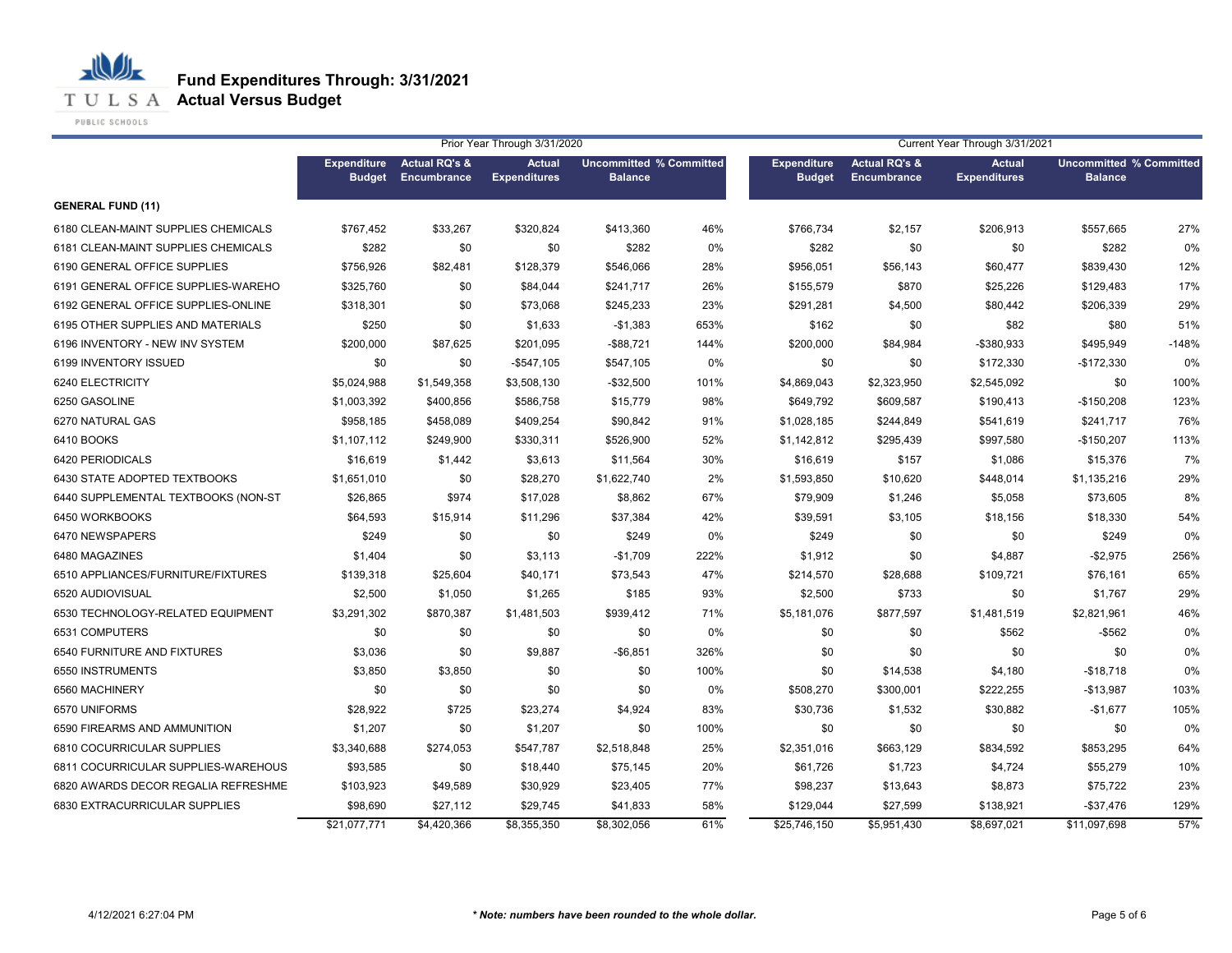

PUBLIC SCHOOLS

|                                      |                                     |                                         | Prior Year Through 3/31/2020         |                                                  |        | Current Year Through 3/31/2021      |                                         |                                      |                                                  |        |  |
|--------------------------------------|-------------------------------------|-----------------------------------------|--------------------------------------|--------------------------------------------------|--------|-------------------------------------|-----------------------------------------|--------------------------------------|--------------------------------------------------|--------|--|
|                                      | <b>Expenditure</b><br><b>Budget</b> | <b>Actual RQ's &amp;</b><br>Encumbrance | <b>Actual</b><br><b>Expenditures</b> | <b>Uncommitted % Committed</b><br><b>Balance</b> |        | <b>Expenditure</b><br><b>Budget</b> | <b>Actual RQ's &amp;</b><br>Encumbrance | <b>Actual</b><br><b>Expenditures</b> | <b>Uncommitted % Committed</b><br><b>Balance</b> |        |  |
| <b>GENERAL FUND (11)</b>             |                                     |                                         |                                      |                                                  |        |                                     |                                         |                                      |                                                  |        |  |
| 7XXX Property/Equipment              |                                     |                                         |                                      |                                                  |        |                                     |                                         |                                      |                                                  |        |  |
| 7160 PLAYGROUND EQUIPMENT            | \$0                                 | \$0                                     | \$0                                  | \$0                                              | 0%     | \$6,893                             | \$6,893                                 | \$0                                  | \$0                                              | 100%   |  |
| 7310 APPLIANCES/FURNITURE/FIXTURES   | \$0                                 | \$0                                     | \$2,500                              | $-$2,500$                                        | 0%     | \$0                                 | \$0                                     | \$0                                  | \$0                                              | 0%     |  |
| 7320 EQUIPMENT-AUDIO VISUAL          | \$5,487                             | \$0                                     | \$1,990                              | \$3,497                                          | 36%    | \$5,330                             | \$1,141                                 | \$0                                  | \$4,189                                          | 21%    |  |
| 7330 TECHNOLOGY-RELATED HARDWARE     | \$17,403                            | \$18,190                                | \$11,692                             | $-$12,479$                                       | 172%   | \$115,154                           | \$50,331                                | \$278,600                            | $-$213,776$                                      | 286%   |  |
| 7340 TECHNOLOGY SOFTWARE             | \$0                                 | \$0                                     | \$0                                  | \$0                                              | 0%     | \$75,000                            | \$1,684                                 | \$0                                  | \$73,316                                         | 2%     |  |
| 7390 OTHER EQUIPMENT                 | \$2,000                             | \$0                                     | \$398                                | \$1,602                                          | 20%    | \$2,000                             | \$0                                     | \$0                                  | \$2,000                                          | 0%     |  |
| <b>7620 BUSES</b>                    | \$51,840                            | \$15,336                                | \$48,214                             | $-$11,710$                                       | 123%   | \$71,280                            | \$19,116                                | \$52,164                             | \$0                                              | 100%   |  |
|                                      | \$76,730                            | \$33,526                                | \$64,794                             | $-$21,590$                                       | 128%   | \$275,657                           | \$79,165                                | \$330,764                            | $-$134,271$                                      | 149%   |  |
| 8XXX Other Objects and Reserves      |                                     |                                         |                                      |                                                  |        |                                     |                                         |                                      |                                                  |        |  |
| 8100 DUES AND FEES FOR SERVICES      | \$225,257                           | \$51,085                                | \$187,820                            | $-$13,648$                                       | 106%   | \$200,996                           | \$52,485                                | \$109,315                            | \$39,195                                         | 80%    |  |
| 8400 BUDGET CONTINGENCY              | $-$2,734,027$                       | \$0                                     | \$0                                  | $-$2,734,027$                                    | 0%     | $-$12,934,885$                      | \$0                                     | \$0                                  | -\$12,934,885                                    | $0\%$  |  |
| 8600 STAFF REGISTRATION AND TUITION  | \$1,118,293                         | \$74,667                                | \$275,778                            | \$767,847                                        | 31%    | \$1,369,820                         | \$87,789                                | \$135,994                            | \$1,146,037                                      | 16%    |  |
| 8622 REGISTRATION - BOARD MEMBERS A  | \$3,289                             | \$60                                    | \$270                                | \$2,959                                          | 10%    | \$3,289                             | \$300                                   | \$1,930                              | \$1,059                                          | 68%    |  |
| 8700 COUNTY ASSESSMENTS/REVALUATION  | \$5                                 | \$0                                     | \$0                                  | \$5                                              | 0%     | \$717,844                           | \$0                                     | \$698,953                            | \$18,891                                         | 97%    |  |
| 8900 OTHER MISCELLANEOUS EXPENDITUR  | \$0                                 | \$0                                     | \$0                                  | \$0                                              | 0%     | \$300                               | \$0                                     | \$0                                  | \$300                                            | 0%     |  |
|                                      | $-$1,387,184$                       | \$125,812                               | \$463,868                            | $-$1,976,864$                                    | $-43%$ | $-$10,642,636$                      | \$140,574                               | \$946,192                            | $-$11,729,403$                                   | $-10%$ |  |
| 9XXX Other Uses of Funds             |                                     |                                         |                                      |                                                  |        |                                     |                                         |                                      |                                                  |        |  |
| 9300 REIMBURSEMENT                   | \$139,804                           | \$157,284                               | \$128,201                            | $-$145,682$                                      | 204%   | \$673,614                           | \$159,836                               | \$45,817                             | \$467,962                                        | 31%    |  |
| 9600 PETTY CASH                      | \$6,299                             | \$0                                     | \$1,500                              | \$4,799                                          | 24%    | \$4,400                             | \$0                                     | \$1,400                              | \$3,000                                          | 32%    |  |
| 9700 INTRA FUND TRANSFERS            | \$16,656,397                        | \$0                                     | \$12,799,125                         | \$3,857,272                                      | 77%    | \$18,734,146                        | \$0                                     | \$13,536,090                         | \$5,198,056                                      | 72%    |  |
|                                      | \$16,802,499                        | \$157,284                               | \$12,928,826                         | \$3,716,388                                      | 78%    | \$19,412,161                        | \$159,836                               | \$13,583,307                         | \$5,669,018                                      | 71%    |  |
| <b>Total Fund Expend./Encumb/RQs</b> | \$339,488,945                       | \$107,939,227                           | \$209,911,927                        | \$21,637,792                                     | 94%    | \$338,024,671                       | \$108,786,136                           | \$203,298,363                        | \$25,940,172                                     | 92%    |  |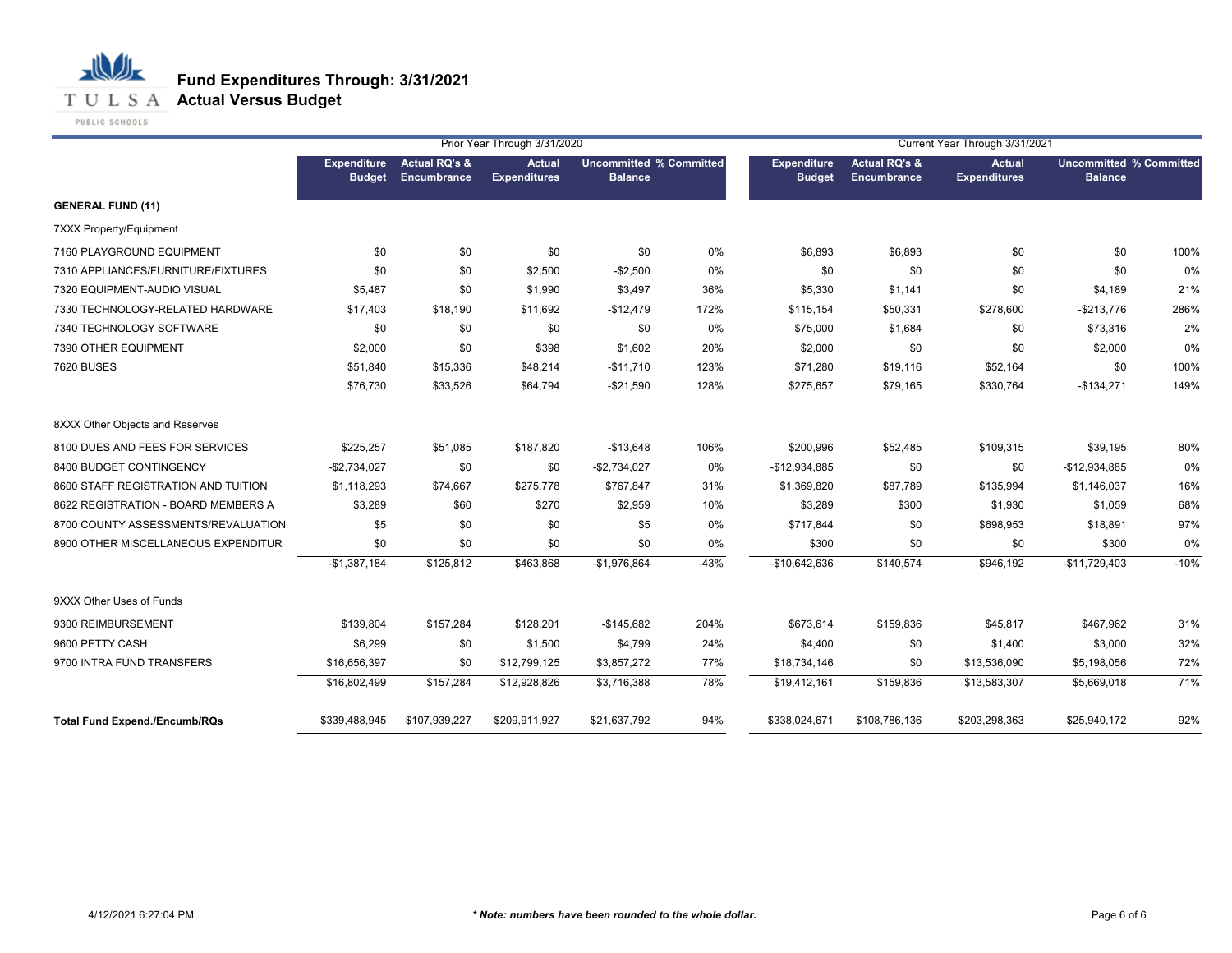

|                                                  |                                     |                                         | Prior Year Through 3/31/2020         |                                                  |      |                                     |                                         | Current Year Through 3/31/2021       |                                                  |      |
|--------------------------------------------------|-------------------------------------|-----------------------------------------|--------------------------------------|--------------------------------------------------|------|-------------------------------------|-----------------------------------------|--------------------------------------|--------------------------------------------------|------|
|                                                  | <b>Expenditure</b><br><b>Budget</b> | <b>Actual RQ's &amp;</b><br>Encumbrance | <b>Actual</b><br><b>Expenditures</b> | <b>Uncommitted % Committed</b><br><b>Balance</b> |      | <b>Expenditure</b><br><b>Budget</b> | <b>Actual RQ's &amp;</b><br>Encumbrance | <b>Actual</b><br><b>Expenditures</b> | <b>Uncommitted % Committed</b><br><b>Balance</b> |      |
| <b>BUILDING FUND (21)</b>                        |                                     |                                         |                                      |                                                  |      |                                     |                                         |                                      |                                                  |      |
| 1XXX Salaries                                    |                                     |                                         |                                      |                                                  |      |                                     |                                         |                                      |                                                  |      |
| 1210 FULL TIME NON-CERTIFIED SALARI              | \$6,897,831                         | \$1,844,105                             | \$4,990,820                          | \$62,906                                         | 99%  | \$6,392,229                         | \$1,727,676                             | \$4,618,412                          | \$46,141                                         | 99%  |
| 1212 RETROACTIVE SUPPORT PAY                     | \$0                                 | \$0                                     | \$129,983                            | $-$129,983$                                      | 0%   | \$0                                 | \$0                                     | \$47,101                             | $-$47,101$                                       | 0%   |
| 1240 UNUSED LEAVE - NON-CERTIF                   | \$0                                 | \$0                                     | \$90                                 | $-$90$                                           | 0%   | \$0                                 | \$0                                     | \$25,503                             | $-$25,503$                                       | 0%   |
| 1250 BENEFIT ALLOWANCE-SUPPORT STAF              | \$70,565                            | \$19,823                                | \$46,190                             | \$4,552                                          | 94%  | \$63,736                            | \$19,728                                | \$31,109                             | \$12,899                                         | 80%  |
| 1500 OVERTIME SALARIES - NON-CERTIF              | \$169,841                           | \$0                                     | \$294,086                            | $-$124,245$                                      | 173% | \$172,999                           | \$0                                     | \$173,357                            | $-$ \$358                                        | 100% |
| 1800 STIPENDS - NON-CERTIFIED                    | \$27,500                            | \$0                                     | \$14,435                             | \$13,065                                         | 52%  | \$27,500                            | \$0                                     | \$10,675                             | \$16,825                                         | 39%  |
| 1930 OPTIONAL SPECIAL ASSIGNMENT -               | \$0                                 | \$0                                     | \$3,300                              | $-$3,300$                                        | 0%   | \$0                                 | \$0                                     | \$0                                  | \$0                                              | 0%   |
|                                                  | \$7,165,737                         | \$1,863,928                             | \$5,478,903                          | $-$177,094$                                      | 102% | \$6,656,464                         | \$1,747,404                             | \$4,906,156                          | \$2,904                                          | 100% |
| 2XXX Benefits                                    |                                     |                                         |                                      |                                                  |      |                                     |                                         |                                      |                                                  |      |
| 2220 DENTAL INSURANCE - NON-CERTIFI              | \$18,236                            | \$4,203                                 | \$10,640                             | \$3,392                                          | 81%  | \$19,368                            | \$4,437                                 | \$10,425                             | \$4,505                                          | 77%  |
| 2230 HEALTH INSURANCE - NON-CERTIFI              | \$1,085,098                         | \$266,861                               | \$687,495                            | \$130,742                                        | 88%  | \$930,924                           | \$255,422                               | \$639,403                            | \$36,099                                         | 96%  |
| 2240 LIFE INSURANCE - NON-CERTIFIED              | \$15,902                            | \$3,879                                 | \$10,004                             | \$2,019                                          | 87%  | \$17,013                            | \$3,756                                 | \$9,374                              | \$3,883                                          | 77%  |
| 2250 L-T DISB INSUR                              | \$20,940                            | \$5,111                                 | \$13,169                             | \$2,660                                          | 87%  | \$22,408                            | \$4,946                                 | \$12,346                             | \$5,116                                          | 77%  |
| 2410 FICA - EMPLOYER'S CONTRIBUTION              | \$420,090                           | \$107,865                               | \$329,418                            | $-$17,193$                                       | 104% | \$453,075                           | \$103,482                               | \$293,806                            | \$55,787                                         | 88%  |
| 2420 MEDICARE - EMPLOYER'S CONTRIBU              | \$98,250                            | \$25,227                                | \$77,287                             | $-$4,264$                                        | 104% | \$105,961                           | \$24,201                                | \$69,311                             | \$12,449                                         | 88%  |
| 2610 RETIREMENT - DISTRICT PAID NON              | \$2,834                             | \$0                                     | \$2,021                              | \$813                                            | 71%  | \$2,854                             | \$0                                     | \$2,153                              | \$701                                            | 75%  |
| 2630 RETIREMENT - EMPLOYER'S CONTRI              | \$357,070                           | \$92,232                                | \$282,784                            | $-$17,947$                                       | 105% | \$386,508                           | \$84,822                                | \$243,843                            | \$57,843                                         | 85%  |
| 2810 UNEMPLOYMENT COMPENSATION - NO              | \$0                                 | \$0                                     | \$6,890                              | $-$6,890$                                        | 0%   | \$0                                 | \$0                                     | \$6,333                              | $-$6,333$                                        | 0%   |
|                                                  | \$2,018,420                         | \$505,379                               | \$1,419,710                          | \$93,332                                         | 95%  | \$1,938,110                         | \$481,066                               | \$1,286,994                          | \$170,050                                        | 91%  |
| 3XXX Purchased Professional & Technical Services |                                     |                                         |                                      |                                                  |      |                                     |                                         |                                      |                                                  |      |
| 3320 ARCHITECTURAL SERVICES                      | \$0                                 | \$0                                     | \$0                                  | \$0                                              | 0%   | \$0                                 | \$909                                   | \$0                                  | $-$909$                                          | 0%   |
| 3360 MEDICAL SERVICES                            | \$2,975                             | \$2,800                                 | \$0                                  | \$175                                            | 94%  | \$2,975                             | \$0                                     | \$0                                  | \$2,975                                          | 0%   |
| 3370 OTHER PROFESSIONAL SERVICES                 | \$14,220                            | \$3,000                                 | \$3,000                              | \$8,220                                          | 42%  | \$253,800                           | \$103,470                               | \$145,232                            | \$5,098                                          | 98%  |
| 3440 SECURITY SERVICES                           | \$204,933                           | \$104,590                               | \$95,410                             | \$4,933                                          | 98%  | \$204,933                           | \$88,262                                | \$61,738                             | \$54,933                                         | 73%  |
| 3442 SECURITY - ATHLETICS                        | \$26,554                            | \$3,282                                 | \$3,719                              | \$19,554                                         | 26%  | \$26,554                            | \$6,872                                 | \$128                                | \$19,554                                         | 26%  |
| 3460 OTHER TECHNICAL SERVICES                    | \$8,000                             | \$8,000                                 | \$0                                  | \$0                                              | 100% | \$8,000                             | \$8,000                                 | \$0                                  | \$0                                              | 100% |
| 3530 CONTRACT SVCS: DRAFT & REVIEW               | \$0                                 | \$0                                     | \$0                                  | \$0                                              | 0%   | \$120,000                           | \$0                                     | \$0                                  | \$120,000                                        | 0%   |
| 3590 PROFESSIONAL EMPLOYEE TRAINING              | \$300                               | \$0                                     | \$0                                  | \$300                                            | 0%   | \$2,300                             | \$100                                   | \$537                                | \$1,663                                          | 28%  |
| 3600 PROFESSIONAL EMPLOYEE TRAINING              | \$0                                 | \$0                                     | \$0                                  | \$0                                              | 0%   | \$3,000                             | \$0                                     | \$1,200                              | \$1,800                                          | 40%  |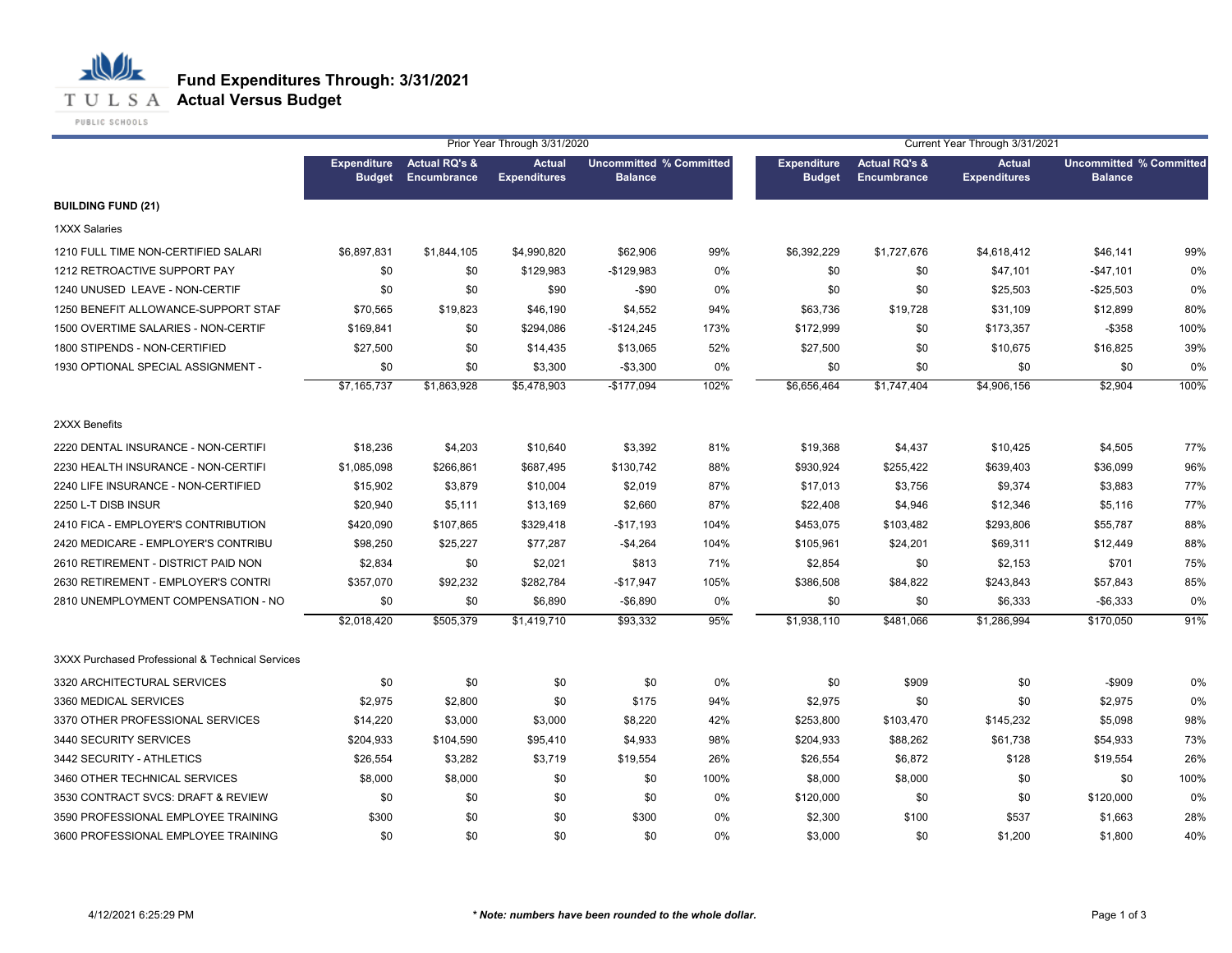

PUBLIC SCHOOLS

|                                     |                                     |                                         | Prior Year Through 3/31/2020         |                                                  |      |                                     |                                         | Current Year Through 3/31/2021       |                                                  |      |
|-------------------------------------|-------------------------------------|-----------------------------------------|--------------------------------------|--------------------------------------------------|------|-------------------------------------|-----------------------------------------|--------------------------------------|--------------------------------------------------|------|
|                                     | <b>Expenditure</b><br><b>Budget</b> | <b>Actual RQ's &amp;</b><br>Encumbrance | <b>Actual</b><br><b>Expenditures</b> | <b>Uncommitted % Committed</b><br><b>Balance</b> |      | <b>Expenditure</b><br><b>Budget</b> | <b>Actual RQ's &amp;</b><br>Encumbrance | <b>Actual</b><br><b>Expenditures</b> | <b>Uncommitted % Committed</b><br><b>Balance</b> |      |
| <b>BUILDING FUND (21)</b>           |                                     |                                         |                                      |                                                  |      |                                     |                                         |                                      |                                                  |      |
|                                     | \$256,982                           | \$121,672                               | \$102,128                            | \$33,182                                         | 87%  | \$621,562                           | \$207,613                               | \$208,835                            | \$205,114                                        | 67%  |
| 4XXX Purchased Property Services    |                                     |                                         |                                      |                                                  |      |                                     |                                         |                                      |                                                  |      |
| 4200 SODEXO MANAGEMENT FEE          | \$1,163,810                         | \$380,257                               | \$760,513                            | \$23,040                                         | 98%  | \$43,040                            | \$20,000                                | \$0                                  | \$23,040                                         | 46%  |
| 4230 DISPOSAL SERVICES              | \$398,729                           | \$171,045                               | \$223,698                            | \$3,986                                          | 99%  | \$398,729                           | \$140,270                               | \$251,383                            | \$7,076                                          | 98%  |
| 4250 LAUNDRY SERVICES               | \$2,000                             | \$1,011                                 | \$189                                | \$800                                            | 60%  | \$2,000                             | \$1,000                                 | \$0                                  | \$1,000                                          | 50%  |
| 4300 REPAIRS AND MAINTENANCE SERVIC | \$1,144,748                         | \$398,731                               | \$660,195                            | \$85,822                                         | 93%  | \$0                                 | \$0                                     | \$0                                  | \$0                                              | 0%   |
| 4302 REPAIRS/MAINTENANCE CONTRACT L | \$43,000                            | \$8,945                                 | \$27,117                             | \$6,939                                          | 84%  | \$24,220                            | \$0                                     | \$17,859                             | \$6,362                                          | 74%  |
| 4310 NONTECHNOLOGY SERVICES         | \$105,860                           | \$27,829                                | \$70,338                             | \$7,693                                          | 93%  | \$551,875                           | \$245,163                               | \$298,827                            | \$7,885                                          | 99%  |
| 4320 COMPUTER SERVICE               | \$2,500                             | \$0                                     | \$0                                  | \$2,500                                          | 0%   | \$10,500                            | \$0                                     | \$3,500                              | \$7,000                                          | 33%  |
| 4330 COOLING SERVICES               | \$20,000                            | \$0                                     | \$11,018                             | \$8,982                                          | 55%  | \$220,844                           | \$87,091                                | \$95,189                             | \$38,564                                         | 83%  |
| 4340 ELECTRICAL SERVICES            | \$3,700                             | \$0                                     | \$0                                  | \$3,700                                          | 0%   | \$42,015                            | \$34,037                                | \$7,978                              | \$0                                              | 100% |
| 4350 HEATING SERVICES               | \$5,000                             | \$0                                     | \$0                                  | \$5,000                                          | 0%   | \$5,038                             | \$0                                     | \$38                                 | \$5,000                                          | 1%   |
| 4360 REP/MAINT OFFICE MACHINE SVCS  | \$2,500                             | \$0                                     | \$0                                  | \$2,500                                          | 0%   | \$2,500                             | \$0                                     | \$0                                  | \$2,500                                          | 0%   |
| 4370 PLUMBING SERVICES              | \$5,000                             | \$0                                     | \$0                                  | \$5,000                                          | 0%   | \$164,626                           | \$40,253                                | \$19,760                             | \$104,613                                        | 36%  |
| 4380 OTHER BUILDING SERVICES        | \$386,555                           | \$121,457                               | \$261,683                            | \$3,414                                          | 99%  | \$336,555                           | \$121,057                               | \$219,624                            | $-$4,127$                                        | 101% |
| 4390 OTHER EQUIPMENT AND VEHICLE SE | \$5,000                             | \$1,370                                 | \$630                                | \$3,000                                          | 40%  | \$165,616                           | \$18,487                                | \$62,991                             | \$84,139                                         | 49%  |
| 4490 OTHER RENTAL OR LEASE SERVICES | \$33,097                            | \$0                                     | \$0                                  | \$33,097                                         | 0%   | \$0                                 | \$0                                     | \$0                                  | \$0                                              | 0%   |
| 4500 CONSTRUCTION SERVICES          | \$2,089,728                         | \$218,020                               | \$2,457,597                          | -\$585,890                                       | 128% | \$4,060,041                         | \$227,289                               | \$1,898,642                          | \$1,934,111                                      | 52%  |
| 4530 HVAC                           | \$0                                 | \$0                                     | \$15,349                             | $-$15,349$                                       | 0%   | \$0                                 | \$0                                     | \$0                                  | \$0                                              | 0%   |
|                                     | \$5,411,227                         | \$1,328,665                             | \$4,488,327                          | -\$405,766                                       | 107% | \$6,027,600                         | \$934,646                               | \$2,875,790                          | \$2,217,163                                      | 63%  |
| 5XXX Other Purchased Services       |                                     |                                         |                                      |                                                  |      |                                     |                                         |                                      |                                                  |      |
| 5230 PROPERTY INSURANCE             | \$1,343,433                         | \$0                                     | \$1,343,433                          | \$0                                              | 100% | \$1,578,347                         | \$1,856                                 | \$1,566,943                          | \$9,549                                          | 99%  |
| 5340 MOBILE COMM DEVICES            | \$78,431                            | \$24,304                                | \$51,427                             | \$2,700                                          | 97%  | \$76,824                            | \$26,175                                | \$50,649                             | \$0                                              | 100% |
| 5400 ADVERTISING                    | \$225                               | \$0                                     | \$0                                  | \$225                                            | 0%   | \$225                               | \$0                                     | \$0                                  | \$225                                            | 0%   |
| 5592 PRINTING CLICK CHARGES         | \$5,500                             | \$0                                     | \$0                                  | \$5,500                                          | 0%   | \$5,500                             | \$0                                     | \$0                                  | \$5,500                                          | 0%   |
| 5810 TRAVEL IN-DISTRICT / MILEAGE   | \$1,000                             | \$0                                     | \$0                                  | \$1,000                                          | 0%   | \$1,000                             | \$0                                     | \$0                                  | \$1,000                                          | 0%   |
| 5820 TRAVEL OUT OF DISTRICT         | \$9,700                             | \$875                                   | \$0                                  | \$8,825                                          | 9%   | \$4,200                             | \$0                                     | \$0                                  | \$4,200                                          | 0%   |
| 5990 OTHER PURCHASED SERVICES       | \$10,262                            | \$2,375                                 | \$700                                | \$7,187                                          | 30%  | \$17,522                            | \$5,000                                 | \$12,522                             | \$0                                              | 100% |
|                                     | \$1,448,551                         | \$27,554                                | \$1,395,560                          | \$25,437                                         | 98%  | \$1,683,619                         | \$33,031                                | \$1,630,114                          | \$20,474                                         | 99%  |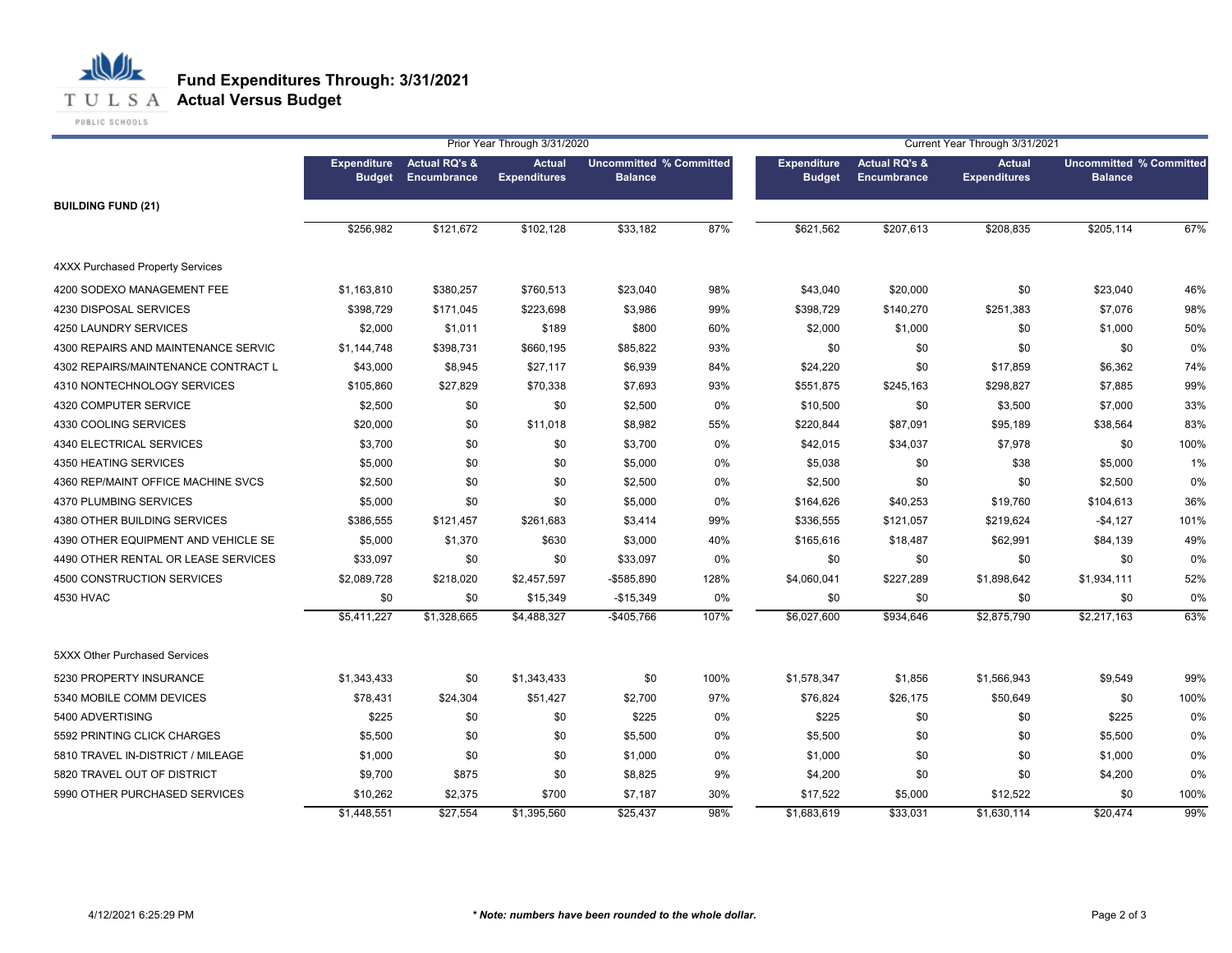

PUBLIC SCHOOLS

|                                      |                                     |                                         | Prior Year Through 3/31/2020         |                                                  |      | Current Year Through 3/31/2021      |                                         |                                      |                                                  |       |  |
|--------------------------------------|-------------------------------------|-----------------------------------------|--------------------------------------|--------------------------------------------------|------|-------------------------------------|-----------------------------------------|--------------------------------------|--------------------------------------------------|-------|--|
|                                      | <b>Expenditure</b><br><b>Budget</b> | <b>Actual RQ's &amp;</b><br>Encumbrance | <b>Actual</b><br><b>Expenditures</b> | <b>Uncommitted % Committed</b><br><b>Balance</b> |      | <b>Expenditure</b><br><b>Budget</b> | <b>Actual RQ's &amp;</b><br>Encumbrance | <b>Actual</b><br><b>Expenditures</b> | <b>Uncommitted % Committed</b><br><b>Balance</b> |       |  |
| <b>BUILDING FUND (21)</b>            |                                     |                                         |                                      |                                                  |      |                                     |                                         |                                      |                                                  |       |  |
| <b>6XXX Supplies and Materials</b>   |                                     |                                         |                                      |                                                  |      |                                     |                                         |                                      |                                                  |       |  |
| 6111 PAPER AND COPY SUPPLIES-WAREHO  | \$3,515                             | \$0                                     | \$214                                | \$3,300                                          | 6%   | \$3,000                             | \$0                                     | \$374                                | \$2,626                                          | 12%   |  |
| 6112 PAPER AND COPY SUPPLIES-ONLINE  | \$1,053                             | \$0                                     | \$0                                  | \$1,053                                          | 0%   | \$1,053                             | \$0                                     | \$0                                  | \$1,053                                          | 0%    |  |
| 6119 ONLINE ORDERING ENCUMBRANCE     | \$0                                 | \$7,634                                 | \$0                                  | $-$7,634$                                        | 0%   | \$0                                 | \$5,746                                 | \$0                                  | $-$5,746$                                        | 0%    |  |
| 6180 CLEAN-MAINT SUPPLIES CHEMICALS  | \$754,093                           | \$138,628                               | \$493,689                            | \$121,777                                        | 84%  | \$782,562                           | \$178,112                               | \$512,012                            | \$92,439                                         | 88%   |  |
| 6190 GENERAL OFFICE SUPPLIES         | \$12,460                            | \$0                                     | \$3,850                              | \$8,610                                          | 31%  | \$14,207                            | \$0                                     | \$0                                  | \$14,207                                         | 0%    |  |
| 6191 GENERAL OFFICE SUPPLIES-WAREHO  | \$3,265                             | \$0                                     | \$0                                  | \$3,265                                          | 0%   | \$5,587                             | \$0                                     | \$1,439                              | \$4,149                                          | 26%   |  |
| 6192 GENERAL OFFICE SUPPLIES-ONLINE  | \$10,052                            | \$0                                     | \$3,471                              | \$6,581                                          | 35%  | \$10,052                            | \$0                                     | \$5,359                              | \$4,693                                          | 53%   |  |
| 6510 APPLIANCES/FURNITURE/FIXTURES   | \$45,661                            | \$0                                     | \$32,215                             | \$13,446                                         | 71%  | \$5,715                             | \$0                                     | \$0                                  | \$5,715                                          | 0%    |  |
| 6530 TECHNOLOGY-RELATED EQUIPMENT    | \$15,909                            | \$0                                     | \$11,445                             | \$4,464                                          | 72%  | \$13,909                            | \$0                                     | \$670                                | \$13,239                                         | 5%    |  |
| 6570 UNIFORMS                        | \$14,064                            | \$1,585                                 | \$4,563                              | \$7,916                                          | 44%  | \$14,064                            | \$13,645                                | \$355                                | \$64                                             | 100%  |  |
| 6590 FIREARMS AND AMMUNITION         | \$9,001                             | \$0                                     | \$0                                  | \$9,001                                          | 0%   | \$9,001                             | \$0                                     | \$0                                  | \$9,001                                          | 0%    |  |
|                                      | \$869,073                           | \$147,846                               | \$549,447                            | \$171,780                                        | 80%  | \$859,151                           | \$197,503                               | \$520,208                            | \$141,440                                        | 84%   |  |
| 7XXX Property/Equipment              |                                     |                                         |                                      |                                                  |      |                                     |                                         |                                      |                                                  |       |  |
| 7140 LANDSCAPING                     | \$24,400                            | \$0                                     | \$68,185                             | $-$43,785$                                       | 279% | \$0                                 | \$0                                     | \$0                                  | \$0                                              | 0%    |  |
| 7320 EQUIPMENT-AUDIO VISUAL          | \$13,127                            | \$0                                     | \$0                                  | \$13,127                                         | 0%   | \$0                                 | \$0                                     | \$0                                  | \$0                                              | 0%    |  |
| 7360 EQUIPMENT-MACHINERY             | \$58,758                            | \$8,314                                 | \$59,606                             | $-$9,162$                                        | 116% | \$46,743                            | \$0                                     | \$21,280                             | \$25,463                                         | 46%   |  |
| 7600 VEHICLES                        | \$5,000                             | \$0                                     | \$0                                  | \$5,000                                          | 0%   | \$5,000                             | \$0                                     | \$0                                  | \$5,000                                          | 0%    |  |
|                                      | \$101,285                           | \$8,314                                 | \$127,791                            | $-$34,820$                                       | 134% | \$51,743                            | $\sqrt{6}$                              | \$21,280                             | \$30,463                                         | 41%   |  |
| 8XXX Other Objects and Reserves      |                                     |                                         |                                      |                                                  |      |                                     |                                         |                                      |                                                  |       |  |
| 8100 DUES AND FEES FOR SERVICES      | \$1,239                             | \$0                                     | \$1,000                              | \$239                                            | 81%  | \$1,239                             | \$0                                     | \$0                                  | \$1,239                                          | 0%    |  |
| 8400 BUDGET CONTINGENCY              | \$705,924                           | \$0                                     | \$0                                  | \$705,924                                        | 0%   | $-$ \$546,042                       | \$0                                     | \$0                                  | $-$546,042$                                      | 0%    |  |
| 8600 STAFF REGISTRATION AND TUITION  | \$7,000                             | \$0                                     | \$2,320                              | \$4,680                                          | 33%  | \$7,000                             | \$3,050                                 | \$2,681                              | \$1,269                                          | 82%   |  |
| 8700 COUNTY ASSESSMENTS/REVALUATION  | \$717,839                           | \$0                                     | \$717,839                            | \$0                                              | 100% | \$0                                 | \$0                                     | \$0                                  | \$0                                              | 0%    |  |
|                                      | \$1,432,002                         | \$0                                     | \$721,159                            | \$710,843                                        | 50%  | $-$537,803$                         | \$3,050                                 | \$2,681                              | $-$543,534$                                      | $-1%$ |  |
| <b>Total Fund Expend./Encumb/RQs</b> | \$18,703,277                        | \$4,003,358                             | \$14,283,024                         | \$416,894                                        | 98%  | \$17,300,446                        | \$3,604,312                             | \$11,452,059                         | \$2,244,075                                      | 87%   |  |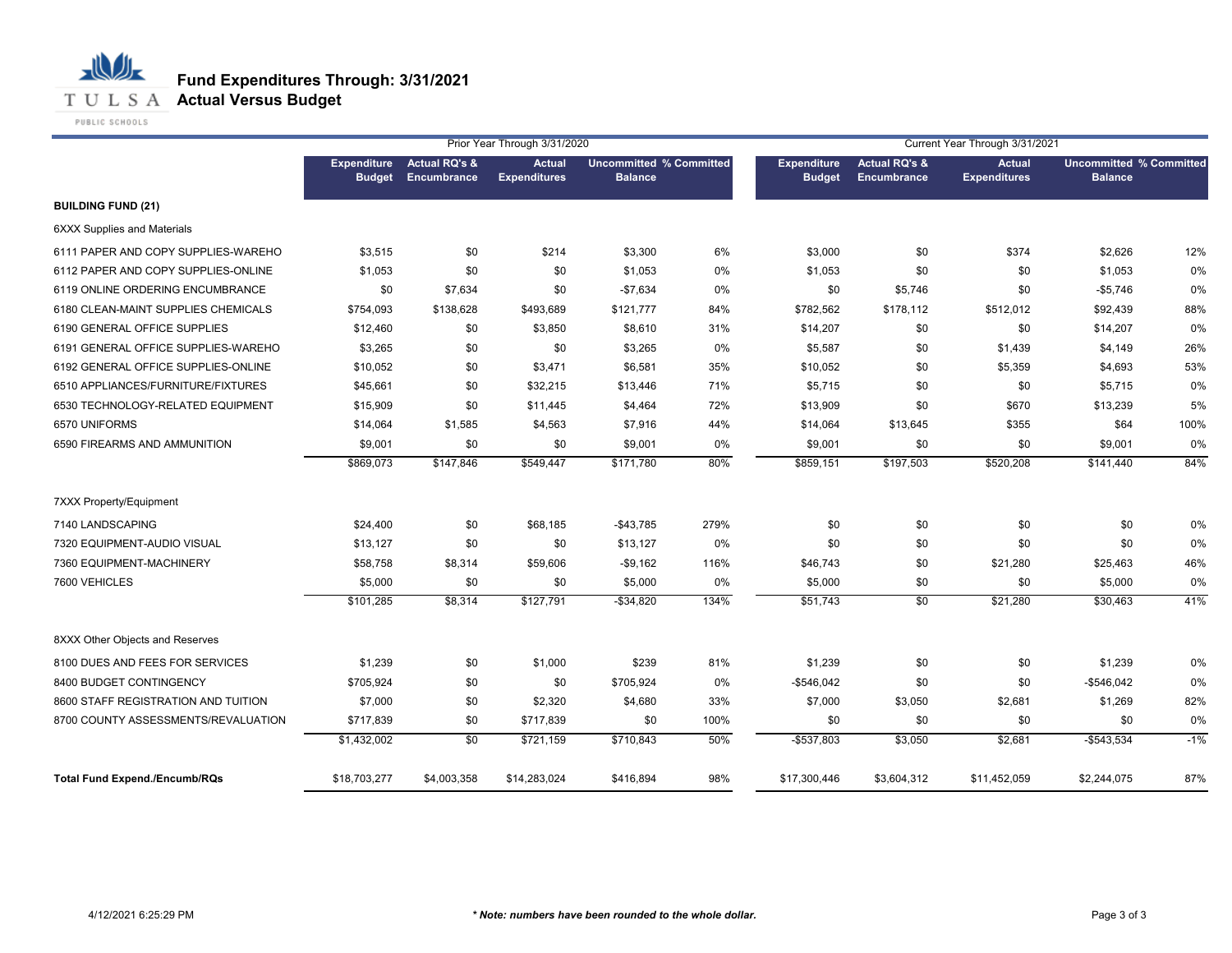

|                                                  |                                     |                                         | Prior Year Through 3/31/2020         |                                                  |      |                                     |                                         | Current Year Through 3/31/2021       |                                                  |      |
|--------------------------------------------------|-------------------------------------|-----------------------------------------|--------------------------------------|--------------------------------------------------|------|-------------------------------------|-----------------------------------------|--------------------------------------|--------------------------------------------------|------|
|                                                  | <b>Expenditure</b><br><b>Budget</b> | <b>Actual RQ's &amp;</b><br>Encumbrance | <b>Actual</b><br><b>Expenditures</b> | <b>Uncommitted % Committed</b><br><b>Balance</b> |      | <b>Expenditure</b><br><b>Budget</b> | <b>Actual RQ's &amp;</b><br>Encumbrance | <b>Actual</b><br><b>Expenditures</b> | <b>Uncommitted % Committed</b><br><b>Balance</b> |      |
| <b>CHILD NUTRITION (22)</b>                      |                                     |                                         |                                      |                                                  |      |                                     |                                         |                                      |                                                  |      |
| 1XXX Salaries                                    |                                     |                                         |                                      |                                                  |      |                                     |                                         |                                      |                                                  |      |
| 1210 FULL TIME NON-CERTIFIED SALARI              | \$10,306,055                        | \$2,678,431                             | \$6,969,877                          | \$657,747                                        | 94%  | \$9,089,897                         | \$2,877,035                             | \$6,203,546                          | \$9,316                                          | 100% |
| 1212 RETROACTIVE SUPPORT PAY                     | \$0                                 | \$0                                     | \$77,994                             | $-$77,994$                                       | 0%   | \$0                                 | \$0                                     | \$90,941                             | $-$90,941$                                       | 0%   |
| 1240 UNUSED LEAVE - NON-CERTIF                   | \$0                                 | \$0                                     | \$6,741                              | $-$6,741$                                        | 0%   | \$0                                 | \$0                                     | \$7,541                              | $-$7,541$                                        | 0%   |
| 1250 BENEFIT ALLOWANCE-SUPPORT STAF              | \$532,650                           | \$139,233                               | \$311,661                            | \$81,756                                         | 85%  | \$402,902                           | \$164,366                               | \$216,626                            | \$21,909                                         | 95%  |
| 1500 OVERTIME SALARIES - NON-CERTIF              | \$0                                 | \$0                                     | \$2,442                              | $-$2,442$                                        | 0%   | \$0                                 | \$0                                     | \$838                                | $-$ \$838                                        | 0%   |
| 1800 STIPENDS - NON-CERTIFIED                    | \$0                                 | \$0                                     | \$1,548                              | $-$1,548$                                        | 0%   | \$0                                 | \$0                                     | \$58                                 | $-$ \$58                                         | 0%   |
|                                                  | \$10,838,704                        | \$2,817,663                             | \$7,370,263                          | \$650,778                                        | 94%  | \$9,492,799                         | \$3,041,401                             | \$6,519,550                          | $-$68,153$                                       | 101% |
| 2XXX Benefits                                    |                                     |                                         |                                      |                                                  |      |                                     |                                         |                                      |                                                  |      |
| 2220 DENTAL INSURANCE - NON-CERTIFI              | \$38,909                            | \$8,607                                 | \$19,254                             | \$11,048                                         | 72%  | \$34,701                            | \$10,375                                | \$17,440                             | \$6,887                                          | 80%  |
| 2230 HEALTH INSURANCE - NON-CERTIFI              | \$2,102,478                         | \$609,710                               | \$1,321,315                          | \$171,453                                        | 92%  | \$1,812,355                         | \$668,874                               | \$1,209,464                          | $-$65,983$                                       | 104% |
| 2240 LIFE INSURANCE - NON-CERTIFIED              | \$24,328                            | \$6,090                                 | \$12,564                             | \$5,675                                          | 77%  | \$21,148                            | \$6,409                                 | \$11,261                             | \$3,477                                          | 84%  |
| 2250 L-T DISB INSUR                              | \$30,484                            | \$7,735                                 | \$15,903                             | \$6,846                                          | 78%  | \$26,942                            | \$8,235                                 | \$14,384                             | \$4,323                                          | 84%  |
| 2410 FICA - EMPLOYER'S CONTRIBUTION              | \$648,066                           | \$156,930                               | \$437,759                            | \$53,377                                         | 92%  | \$572,556                           | \$177,394                               | \$388,057                            | \$7,105                                          | 99%  |
| 2420 MEDICARE - EMPLOYER'S CONTRIBU              | \$152,057                           | \$42,793                                | \$104,158                            | \$5,107                                          | 97%  | \$134,222                           | \$41,383                                | \$91,866                             | \$974                                            | 99%  |
| 2630 RETIREMENT - EMPLOYER'S CONTRI              | \$316,280                           | \$93,642                                | \$211,872                            | \$10,766                                         | 97%  | \$304,346                           | \$108,012                               | \$210,781                            | $-$14,447$                                       | 105% |
| 2810 UNEMPLOYMENT COMPENSATION - NO              | \$0                                 | \$0                                     | \$5,442                              | $-$5,442$                                        | 0%   | \$0                                 | \$0                                     | \$38,453                             | $-$38,453$                                       | 0%   |
| 2831 WORKERS' COMPENSATION - NON-CE              | \$210,000                           | \$0                                     | \$0                                  | \$210,000                                        | 0%   | \$500,000                           | \$0                                     | \$500,000                            | \$0                                              | 100% |
|                                                  | \$3,522,604                         | \$925,507                               | \$2,128,267                          | \$468,830                                        | 87%  | \$3,406,271                         | \$1,020,682                             | \$2,481,707                          | $-$96,118$                                       | 103% |
| 3XXX Purchased Professional & Technical Services |                                     |                                         |                                      |                                                  |      |                                     |                                         |                                      |                                                  |      |
| 3370 OTHER PROFESSIONAL SERVICES                 | \$0                                 | \$0                                     | \$0                                  | \$0                                              | 0%   | \$60,000                            | \$60,000                                | \$0                                  | \$0                                              | 100% |
| 3460 OTHER TECHNICAL SERVICES                    | \$7,390                             | \$0                                     | \$6,760                              | \$630                                            | 91%  | \$7,390                             | \$0                                     | \$6,760                              | \$630                                            | 91%  |
| 3590 PROFESSIONAL EMPLOYEE TRAINING              | \$3,000                             | \$0                                     | \$0                                  | \$3,000                                          | 0%   | \$3,000                             | \$0                                     | \$0                                  | \$3,000                                          | 0%   |
|                                                  | \$10,390                            | \$0                                     | \$6,760                              | \$3,630                                          | 65%  | \$70,390                            | \$60,000                                | \$6,760                              | \$3,630                                          | 95%  |
| 4XXX Purchased Property Services                 |                                     |                                         |                                      |                                                  |      |                                     |                                         |                                      |                                                  |      |
| 4301 REPAIRS/MAINTENANCE MATERIALS               | \$299,433                           | \$71,263                                | \$209,540                            | \$18,630                                         | 94%  | \$280,083                           | \$63,806                                | \$159,618                            | \$56,659                                         | 80%  |
| 4302 REPAIRS/MAINTENANCE CONTRACT L              | \$47,150                            | \$25,367                                | \$21,783                             | \$0                                              | 100% | \$48,600                            | \$33,772                                | \$14,828                             | \$0                                              | 100% |
|                                                  | \$346,583                           | \$96,630                                | \$231,324                            | \$18,630                                         | 95%  | \$328,683                           | \$97,578                                | \$174,446                            | \$56,659                                         | 83%  |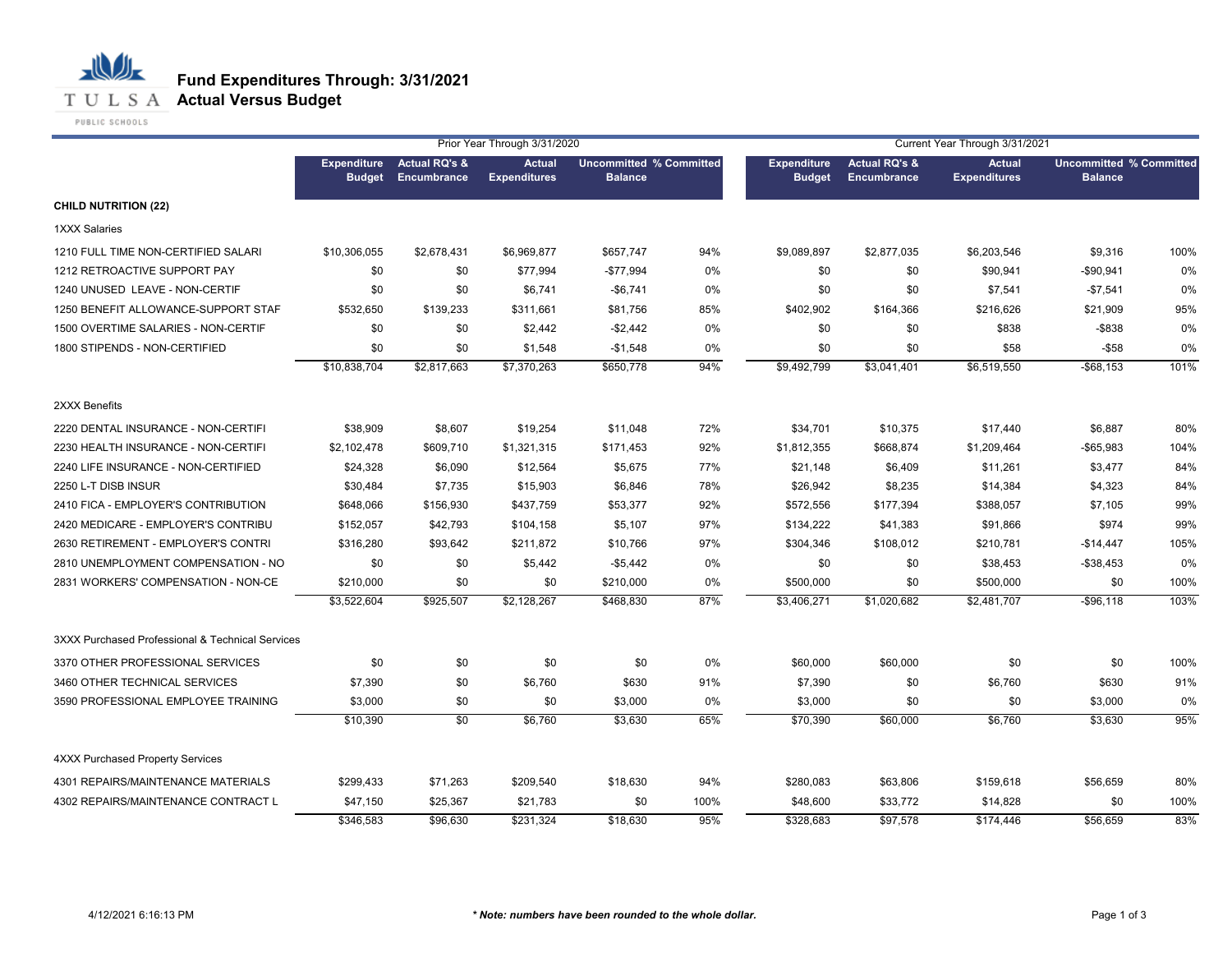

|                                     |                                     |                                                | Prior Year Through 3/31/2020         |                                                  |      | Current Year Through 3/31/2021      |                                         |                                      |                                                  |      |
|-------------------------------------|-------------------------------------|------------------------------------------------|--------------------------------------|--------------------------------------------------|------|-------------------------------------|-----------------------------------------|--------------------------------------|--------------------------------------------------|------|
|                                     | <b>Expenditure</b><br><b>Budget</b> | <b>Actual RQ's &amp;</b><br><b>Encumbrance</b> | <b>Actual</b><br><b>Expenditures</b> | <b>Uncommitted % Committed</b><br><b>Balance</b> |      | <b>Expenditure</b><br><b>Budget</b> | <b>Actual RQ's &amp;</b><br>Encumbrance | <b>Actual</b><br><b>Expenditures</b> | <b>Uncommitted % Committed</b><br><b>Balance</b> |      |
| <b>CHILD NUTRITION (22)</b>         |                                     |                                                |                                      |                                                  |      |                                     |                                         |                                      |                                                  |      |
| 5XXX Other Purchased Services       |                                     |                                                |                                      |                                                  |      |                                     |                                         |                                      |                                                  |      |
| 5310 POSTAGE SERVICES               | \$1,000                             | \$0                                            | \$0                                  | \$1,000                                          | 0%   | \$1,000                             | \$0                                     | \$0                                  | \$1,000                                          | 0%   |
| 5340 MOBILE COMM DEVICES            | \$14,899                            | \$5,613                                        | \$9,286                              | \$0                                              | 100% | \$8,849                             | \$1,794                                 | \$7,055                              | \$0                                              | 100% |
| 5400 ADVERTISING                    | \$2,000                             | \$0                                            | \$0                                  | \$2,000                                          | 0%   | \$3,400                             | \$0                                     | \$1,368                              | \$2,032                                          | 40%  |
| 5591 PRINTING IN HOUSE              | \$21,909                            | \$0                                            | \$2,575                              | \$19,334                                         | 12%  | \$21,909                            | \$0                                     | \$4,607                              | \$17,302                                         | 21%  |
| 5592 PRINTING CLICK CHARGES         | \$13,305                            | \$1,455                                        | \$2,907                              | \$8,943                                          | 33%  | \$33,100                            | \$7,625                                 | \$22,875                             | \$2,600                                          | 92%  |
| 5700 FOOD SERRVICE MANAGEMENT       | \$8,196,251                         | \$2,710,149                                    | \$5,486,102                          | $-$1$                                            | 100% | \$9,575,612                         | \$1,834,864                             | \$3,148,471                          | \$4,592,278                                      | 52%  |
| 5810 TRAVEL IN-DISTRICT / MILEAGE   | \$26,401                            | \$0                                            | \$24,512                             | \$1,889                                          | 93%  | \$26,401                            | \$0                                     | \$13,418                             | \$12,983                                         | 51%  |
| 5820 TRAVEL OUT OF DISTRICT         | \$221                               | \$0                                            | \$0                                  | \$221                                            | 0%   | \$221                               | \$0                                     | \$0                                  | \$221                                            | 0%   |
| 5990 OTHER PURCHASED SERVICES       | \$11,605                            | \$1,113                                        | \$10,492                             | \$0                                              | 100% | \$11,605                            | \$1,208                                 | \$10,092                             | \$305                                            | 97%  |
|                                     | \$8,287,591                         | \$2,718,330                                    | \$5,535,874                          | \$33,386                                         | 100% | \$9,682,097                         | \$1,845,491                             | \$3,207,886                          | \$4,628,720                                      | 52%  |
| <b>6XXX Supplies and Materials</b>  |                                     |                                                |                                      |                                                  |      |                                     |                                         |                                      |                                                  |      |
| 6111 PAPER AND COPY SUPPLIES-WAREHO | \$4,068                             | \$0                                            | \$4,068                              | \$0                                              | 100% | \$4,568                             | \$0                                     | \$4,419                              | \$149                                            | 97%  |
| 6112 PAPER AND COPY SUPPLIES-ONLINE | \$4,000                             | \$0                                            | \$0                                  | \$4,000                                          | 0%   | \$4,000                             | \$0                                     | \$0                                  | \$4,000                                          | 0%   |
| 6119 ONLINE ORDERING ENCUMBRANCE    | \$0                                 | \$10,625                                       | \$0                                  | $-$10,625$                                       | 0%   | \$0                                 | \$1,000                                 | \$0                                  | $-$1,000$                                        | 0%   |
| 6170 PAPER PRODUCTS                 | \$0                                 | \$0                                            | \$0                                  | \$0                                              | 0%   | \$43,874                            | \$0                                     | \$0                                  | \$43,874                                         | 0%   |
| 6178 KITCHEN SUPPLIES TO SITES - WH | \$0                                 | \$0                                            | \$128,239                            | $-$128,239$                                      | 0%   | \$0                                 | \$0                                     | \$0                                  | \$0                                              | 0%   |
| 6191 GENERAL OFFICE SUPPLIES-WAREHO | \$496                               | \$0                                            | \$496                                | \$0                                              | 100% | \$496                               | \$0                                     | \$34                                 | \$462                                            | 7%   |
| 6192 GENERAL OFFICE SUPPLIES-ONLINE | \$9,028                             | \$0                                            | \$2,403                              | \$6,625                                          | 27%  | \$9,028                             | \$0                                     | \$0                                  | \$9,028                                          | 0%   |
| 6300 FOOD AND MILK                  | \$2,092,981                         | \$177,326                                      | \$1,543,278                          | \$372,377                                        | 82%  | \$0                                 | \$0                                     | \$0                                  | \$0                                              | 0%   |
| 6301 FOOD AND MILK                  | \$48,000                            | \$48,000                                       | \$0                                  | \$0                                              | 100% | \$55,000                            | \$1,298                                 | \$53,702                             | \$0                                              | 100% |
| 6302 INVENTORY CAFETERIA            | \$200,000                           | \$0                                            | \$0                                  | \$200,000                                        | 0%   | \$0                                 | \$0                                     | \$0                                  | \$0                                              | 0%   |
| 6304 RECEIPT TIME VARIANCE - CA     | \$0                                 | \$0                                            | $-$ \$48,402                         | \$48,402                                         | 0%   | \$0                                 | \$0                                     | \$0                                  | \$0                                              | 0%   |
| 6308 FOOD ISSUED TO SITES - WAREHOU | \$0                                 | \$0                                            | \$852,156                            | $-$ \$852,156                                    | 0%   | \$0                                 | \$0                                     | \$0                                  | \$0                                              | 0%   |
| 6309 INVENTORY ISSUED               | \$0                                 | \$0                                            | -\$931,993                           | \$931,993                                        | 0%   | \$0                                 | \$0                                     | \$0                                  | \$0                                              | 0%   |
| 6310 FOOD-EXCEPT PRODUCE AND BREAD  | \$399,335                           | \$1,355                                        | \$348,292                            | \$49,688                                         | 88%  | \$0                                 | \$0                                     | \$0                                  | \$0                                              | 0%   |
| 6390 INVENTORY COMMODITIES          | \$37,698                            | \$0                                            | \$0                                  | \$37,698                                         | 0%   | \$0                                 | \$0                                     | \$0                                  | \$0                                              | 0%   |
| 6510 APPLIANCES/FURNITURE/FIXTURES  | \$11,626                            | \$483                                          | \$4,975                              | \$6,168                                          | 47%  | \$17,140                            | \$4,623                                 | \$12,517                             | \$0                                              | 100% |
| 6530 TECHNOLOGY-RELATED EQUIPMENT   | \$59,757                            | \$1,000                                        | \$56,743                             | \$2,014                                          | 97%  | \$59,257                            | \$0                                     | \$49,565                             | \$9,693                                          | 84%  |
| 6570 UNIFORMS                       | \$0                                 | \$0                                            | \$0                                  | \$0                                              | 0%   | \$8,000                             | \$1,069                                 | \$2,823                              | \$4,109                                          | 49%  |
|                                     | \$2,866,989                         | \$238,788                                      | \$1,960,255                          | \$667.946                                        | 77%  | \$201,363                           | \$7,989                                 | \$123,059                            | \$70.314                                         | 65%  |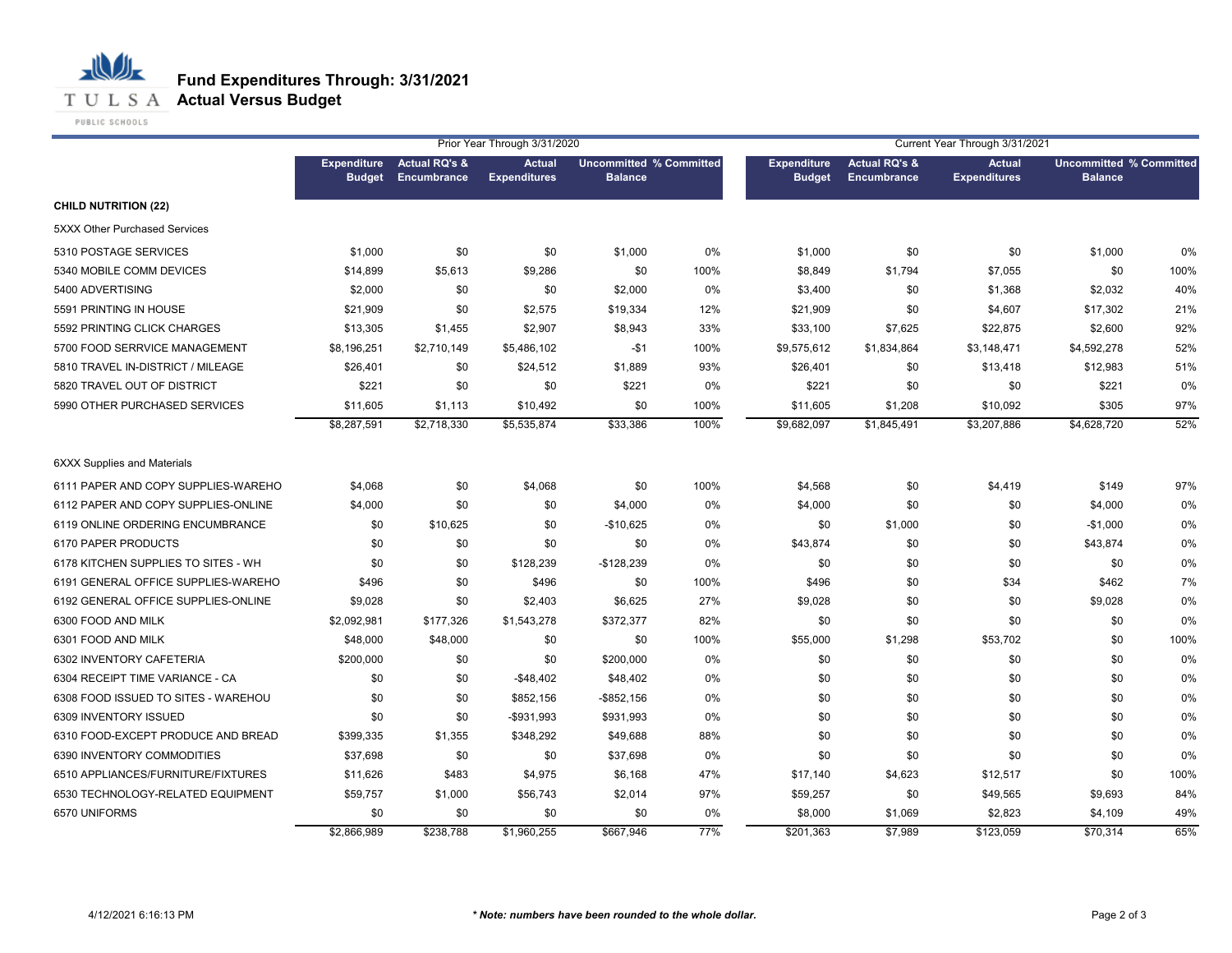

|                                      |                                     |                              | Prior Year Through 3/31/2020         |                                                  |       | Current Year Through 3/31/2021      |                                         |                                      |                                                  |       |  |  |
|--------------------------------------|-------------------------------------|------------------------------|--------------------------------------|--------------------------------------------------|-------|-------------------------------------|-----------------------------------------|--------------------------------------|--------------------------------------------------|-------|--|--|
|                                      | <b>Expenditure</b><br><b>Budget</b> | Actual RQ's &<br>Encumbrance | <b>Actual</b><br><b>Expenditures</b> | <b>Uncommitted % Committed</b><br><b>Balance</b> |       | <b>Expenditure</b><br><b>Budget</b> | <b>Actual RQ's &amp;</b><br>Encumbrance | <b>Actual</b><br><b>Expenditures</b> | <b>Uncommitted % Committed</b><br><b>Balance</b> |       |  |  |
| <b>CHILD NUTRITION (22)</b>          |                                     |                              |                                      |                                                  |       |                                     |                                         |                                      |                                                  |       |  |  |
| 7XXX Property/Equipment              |                                     |                              |                                      |                                                  |       |                                     |                                         |                                      |                                                  |       |  |  |
| 7310 APPLIANCES/FURNITURE/FIXTURES   | \$46,963                            | \$0                          | \$38,139                             | \$8,823                                          | 81%   | \$50,999                            | \$0                                     | \$30,879                             | \$20,120                                         | 61%   |  |  |
|                                      | \$46,963                            | \$0                          | \$38,139                             | \$8,823                                          | 81%   | \$50,999                            | \$0                                     | \$30,879                             | \$20,120                                         | 61%   |  |  |
| 8XXX Other Objects and Reserves      |                                     |                              |                                      |                                                  |       |                                     |                                         |                                      |                                                  |       |  |  |
| 8600 STAFF REGISTRATION AND TUITION  | \$1,173                             | \$0                          | \$0                                  | \$1,173                                          | 0%    | \$1,173                             | \$0                                     | \$0                                  | \$1,173                                          | 0%    |  |  |
|                                      | \$1,173                             | \$0                          | \$0                                  | \$1,173                                          | $0\%$ | \$1,173                             | \$0                                     | \$0                                  | \$1,173                                          | $0\%$ |  |  |
| 9XXX Other Uses of Funds             |                                     |                              |                                      |                                                  |       |                                     |                                         |                                      |                                                  |       |  |  |
| 9300 REIMBURSEMENT                   | \$0                                 | \$0                          | \$0                                  | \$0                                              | 0%    | \$1,700,000                         | \$0                                     | \$0                                  | \$1,700,000                                      | 0%    |  |  |
|                                      | \$0                                 | \$0                          | \$0                                  | \$0                                              | $0\%$ | \$1,700,000                         | \$0                                     | \$0                                  | \$1,700,000                                      | $0\%$ |  |  |
| <b>Total Fund Expend./Encumb/RQs</b> | \$25,920,997                        | \$6,796,918                  | \$17,270,882                         | \$1,853,197                                      | 93%   | \$24,933,775                        | \$6,073,141                             | \$12,544,288                         | \$6,316,346                                      | 75%   |  |  |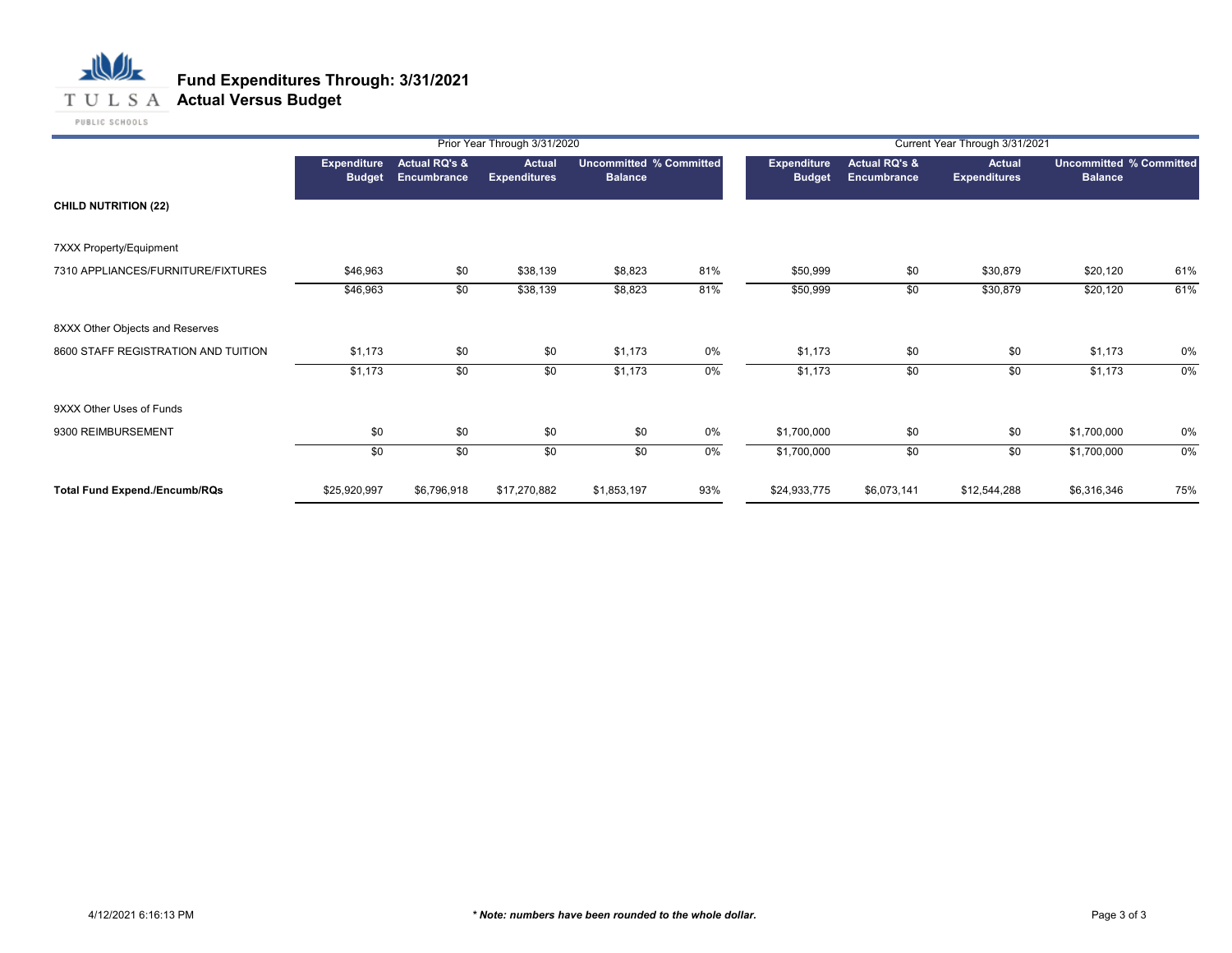

|                                     | Current Year Through 3/31/2021 |                                                |           |                                                |             |
|-------------------------------------|--------------------------------|------------------------------------------------|-----------|------------------------------------------------|-------------|
| <b>Project Project Description</b>  | <b>Expenditure Budget</b>      | <b>Actual RQ's &amp;</b><br><b>Encumbrance</b> |           | <b>Actual Expenditures</b> Uncommitted Balance | % Committed |
| 30 - BOND BALANCING FUND            |                                |                                                |           |                                                |             |
| 0000 UNRESTRICTED FUNDS             | \$2,398,626                    | \$0                                            | \$0       | \$2,398,626                                    | 0%          |
| SUM OF FUND 30                      | \$2,398,626                    | \$0                                            | \$0       | \$2,398,626                                    | 0%          |
|                                     |                                |                                                |           |                                                |             |
| 31 - BOND FUND - 2021A              |                                |                                                |           |                                                |             |
| 1110 BOND CLASSROOM TEXTBOOKS       | \$1,122,853                    | \$0                                            | \$0       | \$1,122,853                                    | 0%          |
| 1111 BOND READING AND STEM MATERIAL | \$825,000                      | \$0                                            | \$0       | \$825,000                                      | 0%          |
| 1119 BOND CLASSROOM MANAGEMENT FEES | \$343,698                      | \$320,392                                      | \$23,306  | \$0                                            | 100%        |
| 1130 BOND CLASSROOM FURNITURE / FIX | \$300,000                      | \$0                                            | \$0       | \$300,000                                      | 0%          |
| 1169 CLASSROOM COMPUTERS            | \$2,148,449                    | \$0                                            | \$0       | \$2,148,449                                    | 0%          |
| 1173 BOND SYSTEMS UPGRADES, PHONE,  | \$750,000                      | \$0                                            | \$0       | \$750,000                                      | 0%          |
| 1200 FACILITIES - BOND              | \$121,190                      | \$49,213                                       | \$0       | \$71,977                                       | 41%         |
| 1210 BOND-CONSTRUCTION BUILDING ADD | \$1,098,037                    | \$1,098,037                                    | \$0       | \$0                                            | 100%        |
| 1219 BOND MANAGEMENT FEES           | \$646,199                      | \$564,686                                      | \$61,513  | \$20,000                                       | 97%         |
| 1230 BOND-BLDG RENOVATIONS          | \$3,622,315                    | \$3,622,315                                    | \$0       | \$0                                            | 100%        |
| 1231 BOND-ACCESSIBILITY             | \$84,346                       | \$84,346                                       | \$0       | \$0                                            | 100%        |
| 1250 BOND-P.E. UPGRADES             | \$8,917,913                    | \$1,901,309                                    | \$0       | \$7,016,604                                    | 21%         |
| 1410 BOND SCHOOL BUSES / ROUTE MAIN | \$517.792                      | \$0                                            | \$517,792 | \$0                                            | 100%        |
| 1419 BOND TRANSPORTATION MANAGEMENT | \$2,208                        | \$0                                            | \$2,208   | \$0                                            | 100%        |
| 1519 BOND LIBRARY MANAGEMENT FEES   | \$2,123                        | \$0                                            | \$2,123   | \$0                                            | 100%        |
| <b>1527 LIBRARY MATERIAL</b>        | \$497,877                      | \$0                                            | \$0       | \$497,877                                      | 0%          |
| SUM OF FUND 31                      | \$21,000,000                   | \$7,640,297                                    | \$606,942 | \$12,752,761                                   | 39%         |
| 32 - BOND FUND - 2018B              |                                |                                                |           |                                                |             |
| 1110 BOND CLASSROOM TEXTBOOKS       | \$5,537                        | \$0                                            | \$5,537   | \$0                                            | 100%        |
| 1133 BOND FINE ARTS: UNIFORMS, EQUI | \$8,921                        | \$0                                            | \$8,921   | \$0                                            | 100%        |
| 1136 BOND PE / HEALTH EDUCATION EQU | \$1,078                        | \$0                                            | \$1,078   | \$0                                            | 100%        |
| 1173 BOND SYSTEMS UPGRADES, PHONE,  | \$240                          | \$0                                            | \$240     | \$0                                            | 100%        |
| <b>1527 LIBRARY MATERIAL</b>        | \$0                            | \$0                                            | \$0       | \$0                                            | #DIV/0!     |
| SUM OF FUND 32                      | \$15,775                       | \$0                                            | \$15,775  | $\overline{30}$                                | 100%        |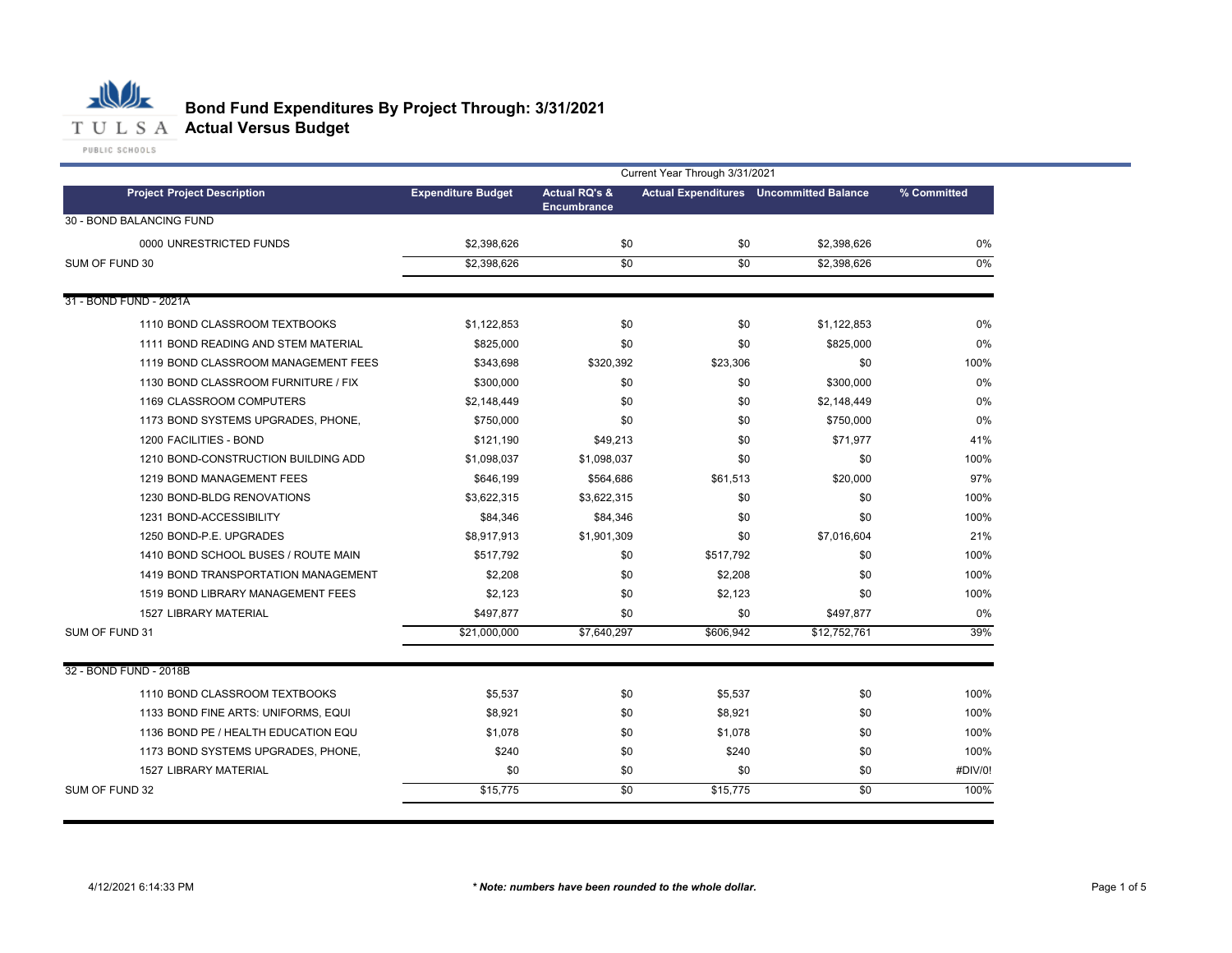

|                                     | Current Year Through 3/31/2021 |                          |           |                                                |             |  |
|-------------------------------------|--------------------------------|--------------------------|-----------|------------------------------------------------|-------------|--|
| <b>Project Project Description</b>  | <b>Expenditure Budget</b>      | <b>Actual RQ's &amp;</b> |           | <b>Actual Expenditures</b> Uncommitted Balance | % Committed |  |
| 33 - BOND FUND - 2018C              |                                | Encumbrance              |           |                                                |             |  |
| 1111 BOND READING AND STEM MATERIAL | \$21,403                       | \$0                      | \$21,403  | \$0                                            | 100%        |  |
| 1139 BOND SCIENCE SAFETY EQUIPMENT  | \$3,600                        | \$0                      | \$3,600   | \$0                                            | 100%        |  |
| 1146 DESKTOP & APP VIRTUALIZATION   | \$186,405                      | \$0                      | \$186,405 | \$0                                            | 100%        |  |
| 1171 PROFESSIONAL DEVELOPMENT       | \$10,000                       | \$0                      | \$10,000  | \$0                                            | 100%        |  |
| 1173 BOND SYSTEMS UPGRADES, PHONE,  | \$33,018                       | $-$171,694$              | \$204,712 | \$0                                            | 100%        |  |
| 1177 INSTRUCTIONAL LEARNING RESOURC | \$31,752                       | \$0                      | \$31,752  | \$0                                            | 100%        |  |
| SUM OF FUND 33                      | \$286,178                      | $-$171,694$              | \$457,872 | \$0                                            | 100%        |  |
|                                     |                                |                          |           |                                                |             |  |
| 34 - BOND FUND - 2019A              |                                |                          |           |                                                |             |  |
| 1111 BOND READING AND STEM MATERIAL | \$559,858                      | \$0                      | \$559,858 | \$0                                            | 100%        |  |
| 1135 BOND AUDITORIUM REMODEL        | \$226                          | \$0                      | \$226     | \$0                                            | 100%        |  |
| 1136 BOND PE / HEALTH EDUCATION EQU | $-$1,078$                      | \$0                      | $-$1,078$ | \$0                                            | 100%        |  |
| 1139 BOND SCIENCE SAFETY EQUIPMENT  | $-$ \$674                      | \$0                      | $-$2,396$ | \$1,721                                        | 355%        |  |
| 1145 BOND 21ST CENTURY CLASSROOM TE | \$871                          | \$0                      | \$871     | \$0                                            | 100%        |  |
| 1147 MANAGED PRINT SERVICE          | \$18,000                       | \$0                      | \$18,000  | \$0                                            | 100%        |  |
| 1173 BOND SYSTEMS UPGRADES, PHONE,  | \$4,813                        | \$0                      | \$4,813   | \$0                                            | 100%        |  |
| 1180 BOND UPGRADE POOL LOCKER ROOMS | \$172,022                      | \$0                      | \$172,022 | \$0                                            | 100%        |  |
| 1200 FACILITIES - BOND              | \$11,166                       | \$0                      | \$11,166  | \$0                                            | 100%        |  |
| 1219 BOND MANAGEMENT FEES           | \$7,183                        | \$0                      | \$7,183   | \$0                                            | 100%        |  |
| SUM OF FUND 34                      | \$772,387                      | \$0                      | \$770,666 | \$1,721                                        | 100%        |  |
| 35 - BOND FUND - 2019B              |                                |                          |           |                                                |             |  |
| 1110 BOND CLASSROOM TEXTBOOKS       | \$153,415                      | \$0                      | \$153,415 | \$0                                            | 100%        |  |
| 1111 BOND READING AND STEM MATERIAL | \$357,647                      | \$945                    | \$356,702 | \$0                                            | 100%        |  |
| 1133 BOND FINE ARTS: UNIFORMS, EQUI | \$286,532                      | \$0                      | \$277,611 | \$8,921                                        | 97%         |  |
| 1135 BOND AUDITORIUM REMODEL        | \$39,295                       | \$0                      | \$39,295  | \$0                                            | 100%        |  |
| 1139 BOND SCIENCE SAFETY EQUIPMENT  | \$8,823                        | \$0                      | \$8,823   | \$0                                            | 100%        |  |
| 1145 BOND 21ST CENTURY CLASSROOM TE | \$57,975                       | \$51,302                 | \$6,673   | \$0                                            | 100%        |  |
| 1169 CLASSROOM COMPUTERS            | \$182,072                      | \$53,978                 | \$128,074 | \$20                                           | 100%        |  |
| 1180 BOND UPGRADE POOL LOCKER ROOMS | \$117,310                      | \$17,567                 | \$99,743  | \$0                                            | 100%        |  |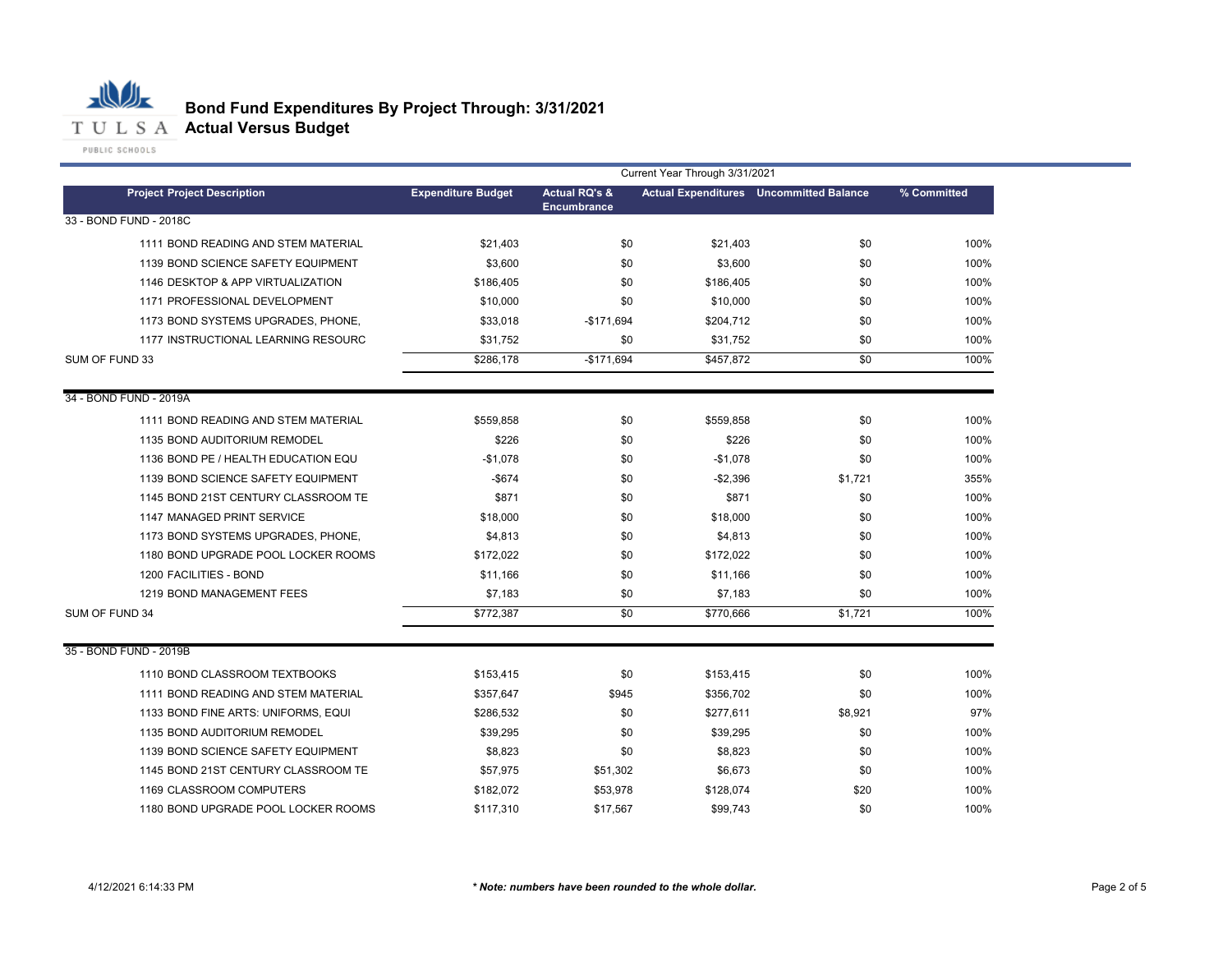

|                                     | Current Year Through 3/31/2021 |                                                |             |                                                |             |
|-------------------------------------|--------------------------------|------------------------------------------------|-------------|------------------------------------------------|-------------|
| <b>Project Project Description</b>  | <b>Expenditure Budget</b>      | <b>Actual RQ's &amp;</b><br><b>Encumbrance</b> |             | <b>Actual Expenditures</b> Uncommitted Balance | % Committed |
| 1200 FACILITIES - BOND              | \$129,383                      | \$889                                          | \$128,494   | \$0                                            | 100%        |
| 1215 BOND-ENERGY MANAGEMENT FEES    | \$113,051                      | $-$1,295$                                      | \$113,051   | \$1,295                                        | 99%         |
| 1219 BOND MANAGEMENT FEES           | \$9,728                        | \$0                                            | \$9,728     | \$0                                            | 100%        |
| 1410 BOND SCHOOL BUSES / ROUTE MAIN | \$7,890                        | \$0                                            | \$7,890     | \$0                                            | 100%        |
| 1522 BOND LIBRARY CONSTRUCTION      | \$96,767                       | \$0                                            | \$96,767    | \$0                                            | 100%        |
| 1527 LIBRARY MATERIAL               | \$674,653                      | \$39,098                                       | \$629,988   | \$5,566                                        | 99%         |
| SUM OF FUND 35                      | \$2,234,539                    | \$162,484                                      | \$2,056,253 | \$15,802                                       | 99%         |
| 36 - BOND FUND - 2019C              |                                |                                                |             |                                                |             |
| 1146 DESKTOP & APP VIRTUALIZATION   | \$429,823                      | \$0                                            | \$107,140   | \$322,683                                      | 25%         |
| 1169 CLASSROOM COMPUTERS            | \$172,142                      | \$123,399                                      | \$26,012    | \$22,731                                       | 87%         |
| 1171 PROFESSIONAL DEVELOPMENT       | \$250,000                      | \$0                                            | \$0         | \$250,000                                      | 0%          |
| 1172 BOND TECHNOLOGY INFRASTRUCTURE | \$2,001,926                    | \$48,666                                       | \$1,720,764 | \$232,496                                      | 88%         |
| 1173 BOND SYSTEMS UPGRADES, PHONE,  | \$509,913                      | $-$102,115$                                    | \$479,449   | \$132,579                                      | 74%         |
| 1177 INSTRUCTIONAL LEARNING RESOURC | \$918,398                      | \$137,000                                      | \$770,451   | \$10,947                                       | 99%         |
| SUM OF FUND 36                      | \$4,282,202                    | \$206,950                                      | \$3,103,816 | \$971,436                                      | 77%         |
| 37 - BOND FUND - 2020A              |                                |                                                |             |                                                |             |
| 1110 BOND CLASSROOM TEXTBOOKS       | \$182,840                      | \$68,936                                       | \$99,310    | \$14,594                                       | 92%         |
| 1111 BOND READING AND STEM MATERIAL | \$611,756                      | \$1,375                                        | \$550,112   | \$60,269                                       | 90%         |
| 1119 BOND CLASSROOM MANAGEMENT FEES | \$217,619                      | \$2,311                                        | \$215,309   | \$0                                            | 100%        |
| 1130 BOND CLASSROOM FURNITURE / FIX | \$431,838                      | \$88,134                                       | \$284,931   | \$58,774                                       | 86%         |
| 1133 BOND FINE ARTS: UNIFORMS, EQUI | \$200                          | \$0                                            | \$0         | \$200                                          | 0%          |
| 1135 BOND AUDITORIUM REMODEL        | \$5,887                        | \$0                                            | $-$226$     | \$6,113                                        | $-4%$       |
| 1136 BOND PE / HEALTH EDUCATION EQU | \$159,779                      | \$0                                            | \$0         | \$159,779                                      | 0%          |
| 1145 BOND 21ST CENTURY CLASSROOM TE | \$104,391                      | \$16,379                                       | \$87,641    | \$371                                          | 100%        |
| 1147 MANAGED PRINT SERVICE          | \$375,067                      | \$62,035                                       | \$301,445   | \$11,587                                       | 97%         |
| 1169 CLASSROOM COMPUTERS            | \$2,003,349                    | \$0                                            | \$3,873,649 | $-$1,870,300$                                  | 193%        |
| 1180 BOND UPGRADE POOL LOCKER ROOMS | \$439,633                      | \$0                                            | \$438,548   | \$1,085                                        | 100%        |
| 1200 FACILITIES - BOND              | \$10,944                       | \$4,825                                        | \$4,380     | \$1,739                                        | 84%         |
| 1210 BOND-CONSTRUCTION BUILDING ADD | \$12,000                       | \$0                                            | \$12,000    | \$0                                            | 100%        |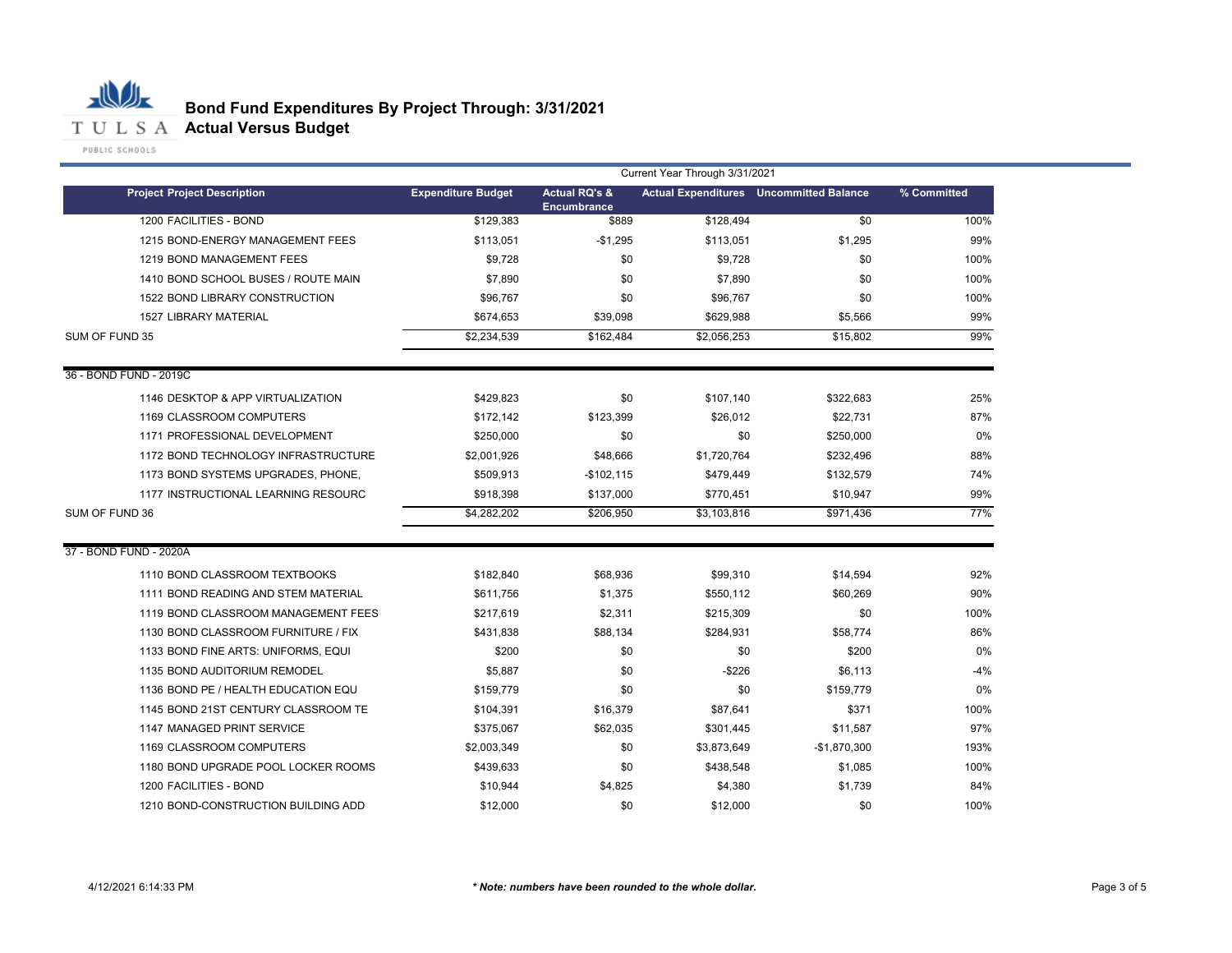

|                                     |                           | Current Year Through 3/31/2021                 |              |                                                |             |  |
|-------------------------------------|---------------------------|------------------------------------------------|--------------|------------------------------------------------|-------------|--|
| <b>Project Project Description</b>  | <b>Expenditure Budget</b> | <b>Actual RQ's &amp;</b><br><b>Encumbrance</b> |              | <b>Actual Expenditures</b> Uncommitted Balance | % Committed |  |
| 1215 BOND-ENERGY MANAGEMENT FEES    | \$235,531                 | \$123,449                                      | \$61,768     | \$50,315                                       | 79%         |  |
| 1219 BOND MANAGEMENT FEES           | \$248,137                 | \$5,867                                        | \$242,270    | \$0                                            | 100%        |  |
| 1230 BOND-BLDG RENOVATIONS          | \$1,037,111               | \$0                                            | \$1,037,111  | \$0                                            | 100%        |  |
| 1231 BOND-ACCESSIBILITY             | \$229.836                 | \$0                                            | \$229,836    | \$0                                            | 100%        |  |
| 1250 BOND-P.E. UPGRADES             | \$181,750                 | \$0                                            | \$180,000    | \$1,750                                        | 99%         |  |
| 1522 BOND LIBRARY CONSTRUCTION      | \$113,622                 | \$0                                            | \$113,622    | \$0                                            | 100%        |  |
| SUM OF FUND 37                      | \$6,601,292               | \$373,312                                      | \$7,731,704  | $-$1,503,724$                                  | 123%        |  |
| 38 - BOND FUND - 2020B              |                           |                                                |              |                                                |             |  |
| 1110 BOND CLASSROOM TEXTBOOKS       | \$1,195,298               | \$570,844                                      | \$770        | \$623,684                                      | 48%         |  |
| 1111 BOND READING AND STEM MATERIAL | \$865,631                 | \$1,513                                        | \$174,324    | \$689,794                                      | 20%         |  |
| 1119 BOND CLASSROOM MANAGEMENT FEES | \$297,886                 | \$90,456                                       | \$201.133    | \$6,297                                        | 98%         |  |
| 1130 BOND CLASSROOM FURNITURE / FIX | \$610,467                 | \$299,904                                      | \$177,929    | \$132,634                                      | 78%         |  |
| 1133 BOND FINE ARTS: UNIFORMS, EQUI | \$370,058                 | \$9,029                                        | \$9,872      | \$351,157                                      | 5%          |  |
| 1135 BOND AUDITORIUM REMODEL        | \$314,792                 | \$14,458                                       | \$22,915     | \$277,418                                      | 12%         |  |
| 1139 BOND SCIENCE SAFETY EQUIPMENT  | \$54,301                  | \$0                                            | \$3,139      | \$51,162                                       | 6%          |  |
| 1145 BOND 21ST CENTURY CLASSROOM TE | \$1,371,472               | \$0                                            | \$1,291,190  | \$80,282                                       | 94%         |  |
| 1147 MANAGED PRINT SERVICE          | \$552.374                 | \$186.287                                      | \$202.529    | \$163,559                                      | 70%         |  |
| 1169 CLASSROOM COMPUTERS            | \$5,595,396               | \$755,654                                      | \$4,498,483  | \$341,259                                      | 94%         |  |
| 1180 BOND UPGRADE POOL LOCKER ROOMS | \$782,326                 | \$59,973                                       | \$717,442    | \$4,910                                        | 99%         |  |
| 1200 FACILITIES - BOND              | \$2,124,642               | \$81,711                                       | \$2,037,731  | \$5,200                                        | 100%        |  |
| 1210 BOND-CONSTRUCTION BUILDING ADD | \$8,524,803               | \$323,372                                      | \$8,201,431  | \$0                                            | 100%        |  |
| 1212 BOND-PAVING                    | \$11,927                  | \$0                                            | \$11,927     | \$0                                            | 100%        |  |
| 1215 BOND-ENERGY MANAGEMENT FEES    | \$600,998                 | \$0                                            | \$1,692      | \$599,306                                      | 0%          |  |
| 1219 BOND MANAGEMENT FEES           | \$514,698                 | \$125,025                                      | \$388,610    | \$1,063                                        | 100%        |  |
| 1230 BOND-BLDG RENOVATIONS          | \$13,315,995              | \$1                                            | \$13,315,994 | \$0                                            | 100%        |  |
| 1231 BOND-ACCESSIBILITY             | \$272,591                 | \$46,902                                       | \$225,690    | \$0                                            | 100%        |  |
| 1250 BOND-P.E. UPGRADES             | \$7,394,346               | \$1,307,005                                    | \$1,104,366  | \$4,982,975                                    | 33%         |  |
| 1410 BOND SCHOOL BUSES / ROUTE MAIN | \$3,180,809               | \$323,889                                      | \$2,591,945  | \$264,975                                      | 92%         |  |
| 1419 BOND TRANSPORTATION MANAGEMENT | \$98.191                  | \$0                                            | \$98,191     | \$0                                            | 100%        |  |
| 1473 BOND SYSTEMS UPGRADES, PHONE.  | \$41,000                  | \$41,000                                       | \$0          | \$0                                            | 100%        |  |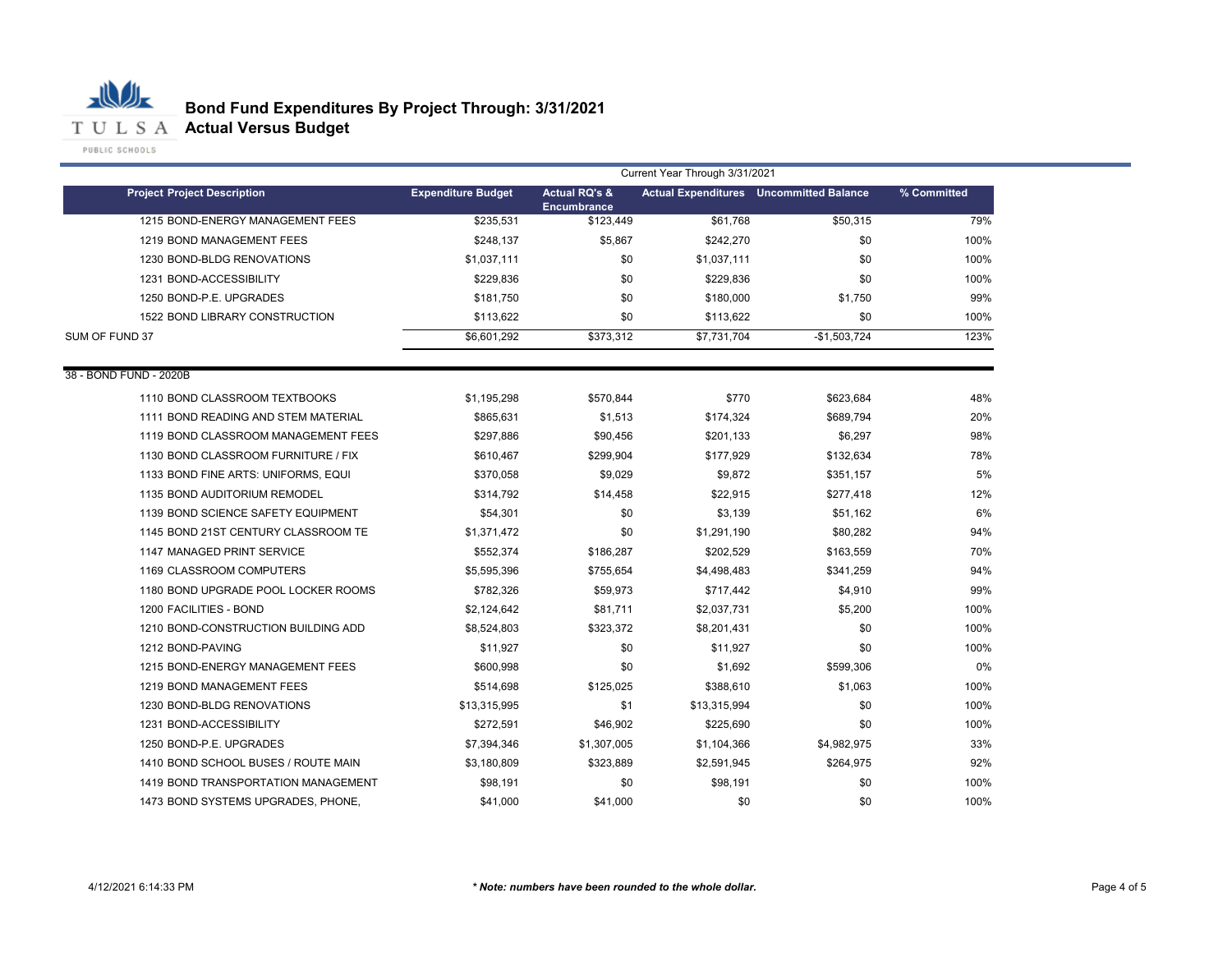

|                                     |                           |                                                | Current Year Through 3/31/2021 |                            |             |
|-------------------------------------|---------------------------|------------------------------------------------|--------------------------------|----------------------------|-------------|
| <b>Project Project Description</b>  | <b>Expenditure Budget</b> | <b>Actual RQ's &amp;</b><br><b>Encumbrance</b> | <b>Actual Expenditures</b>     | <b>Uncommitted Balance</b> | % Committed |
| 1519 BOND LIBRARY MANAGEMENT FEES   | \$150,000                 | \$0                                            | \$150,000                      | \$0                        | 100%        |
| 1522 BOND LIBRARY CONSTRUCTION      | \$754,576                 | \$0                                            | \$754,576                      | \$0                        | 100%        |
| <b>1527 LIBRARY MATERIAL</b>        | \$1,005,424               | \$354,429                                      | \$264,080                      | \$386,915                  | 62%         |
| SUM OF FUND 38                      | \$50,000,000              | \$4,591,452                                    | \$36,445,958                   | \$8,962,589                | 82%         |
| 39 - BOND FUND - 2020C              |                           |                                                |                                |                            |             |
| 1119 BOND CLASSROOM MANAGEMENT FEES | \$45,812                  | \$0                                            | \$45,062                       | \$750                      | 98%         |
| 1146 DESKTOP & APP VIRTUALIZATION   | \$1,200,461               | \$0                                            | \$266,987                      | \$933,474                  | 22%         |
| 1169 CLASSROOM COMPUTERS            | \$5,842,057               | \$145,151                                      | \$5,676,982                    | \$19,924                   | 100%        |
| 1171 PROFESSIONAL DEVELOPMENT       | \$187,889                 | \$0                                            | \$0                            | \$187,889                  | 0%          |
| 1172 BOND TECHNOLOGY INFRASTRUCTURE | \$922,294                 | \$0                                            | \$922,293                      | \$1                        | 100%        |
| 1173 BOND SYSTEMS UPGRADES, PHONE,  | \$24,110                  | \$0                                            | \$0                            | \$24,110                   | 0%          |
| 1177 INSTRUCTIONAL LEARNING RESOURC | \$777,377                 | \$94,838                                       | \$7,611                        | \$674,929                  | 13%         |
| SUM OF FUND 39                      | \$9,000,000               | \$239,989                                      | \$6,918,934                    | \$1,841,077                | 80%         |
| Grand Total of all Funds:           | \$96,591,000              | \$13,042,789                                   | \$58,107,922                   | \$25,440,289               | 74%         |